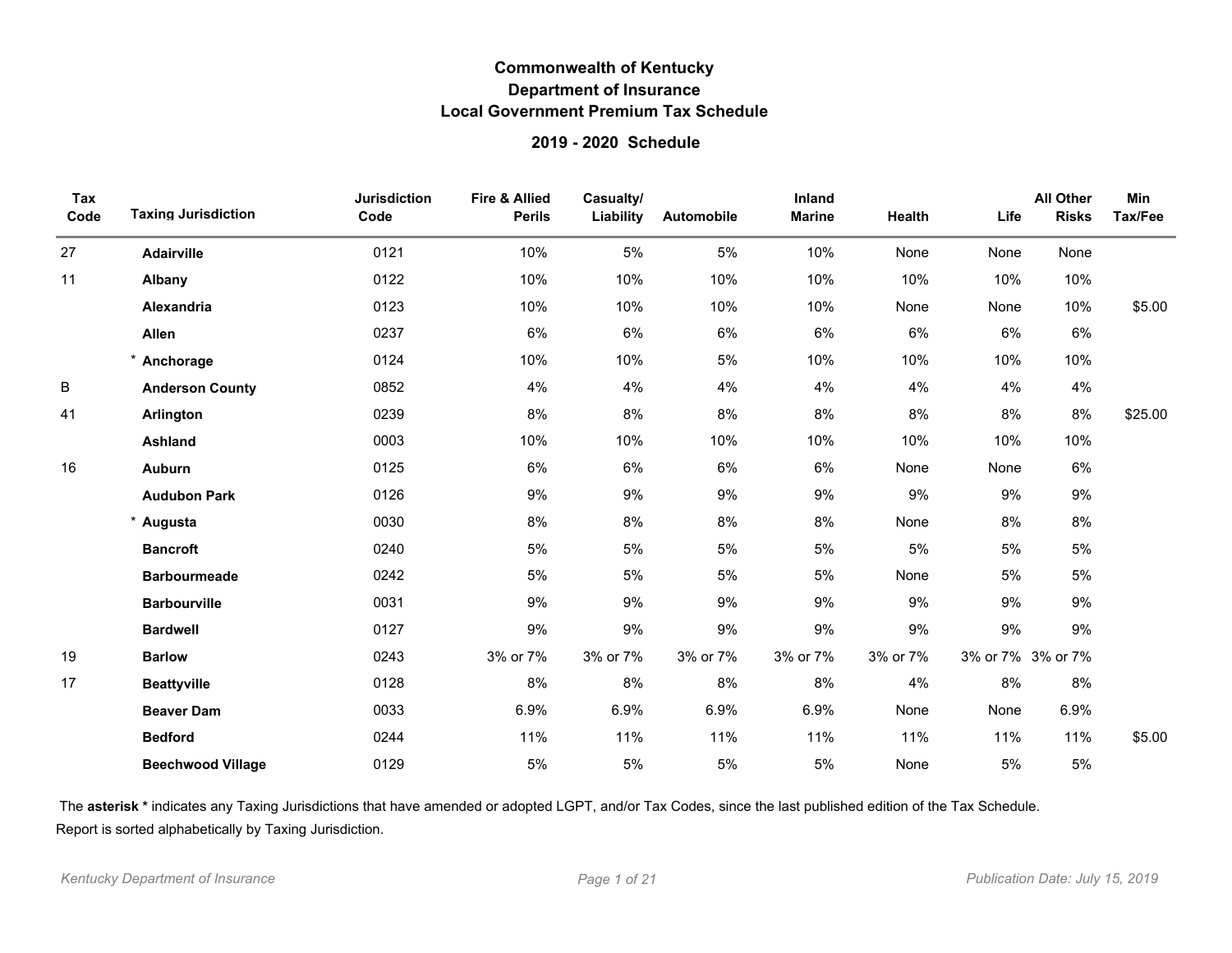### **2019 - 2020 Schedule**

| Tax<br>Code | <b>Taxing Jurisdiction</b> | <b>Jurisdiction</b><br>Code | Fire & Allied<br><b>Perils</b> | Casualty/<br>Liability | Automobile | Inland<br><b>Marine</b> | Health | Life         | <b>All Other</b><br><b>Risks</b> | Min<br>Tax/Fee |
|-------------|----------------------------|-----------------------------|--------------------------------|------------------------|------------|-------------------------|--------|--------------|----------------------------------|----------------|
| E           | <b>Bell County</b>         | 0856                        | 7%                             | 7%                     | 7%         | 7%                      | None   | 7%           | None                             |                |
|             | <b>Bellemeade</b>          | 0247                        | 5%                             | $5\%$                  | $5\%$      | 5%                      | None   | 5%           | 5%                               |                |
|             | <b>Bellevue</b>            | 0034                        | 10%                            | 10%                    | 10%        | 10%                     | 10%    | 10%          | 10%                              |                |
|             | <b>Bellewood</b>           | 0248                        | 5%                             | 5%                     | 5%         | $5%$                    | 5%     | 5%           | 5%                               |                |
|             | <b>Benton</b>              | 0035                        | 7.5%                           | 7.5%                   | 7.5%       | 7.5%                    | 7.5%   | \$18.75 Flat | 7.5%                             |                |
|             | <b>Berea</b>               | 0036                        | 6%                             | 6%                     | 6%         | 6%                      | None   | 6%           | 6%                               |                |
|             | * Berry                    | 0249                        | 7.5%                           | 7.5%                   | 7.5%       | 7.5%                    | 7.5%   | 7.5%         | 7.5%                             |                |
|             | <b>Blue Ridge Manor</b>    | 0251                        | 5%                             | $5\%$                  | $5\%$      | 5%                      | 5%     | $5\%$        | $5\%$                            |                |
|             | <b>Bonnieville</b>         | 1026                        | 8%                             | 8%                     | 8%         | 8%                      | 8%     | 8%           | 8%                               |                |
| 07          | <b>Bowling Green</b>       | 0004                        | 7%                             | 2%                     | 2%         | 7%                      | 2%     | 2%           | 7%                               | \$5.00         |
|             | <b>Bradfordsville</b>      | 0254                        | 3%                             | 3%                     | 3%         | 3%                      | 3%     | 3%           | 3%                               |                |
|             | <b>Brandenburg</b>         | 0132                        | 8%                             | 8%                     | 8%         | 8%                      | 8%     | 8%           | 8%                               |                |
| 30          | <b>Breckinridge County</b> | 0863                        | 5%                             | $5\%$                  | $5\%$      | 5%                      | None   | 5%           | $5\%$                            |                |
|             | <b>Briarwood</b>           | 0256                        | 5%                             | $5\%$                  | $5\%$      | 5%                      | 5%     | 5%           | 5%                               |                |
|             | <b>Brodhead</b>            | 0259                        | 6%                             | 6%                     | 6%         | 6%                      | 6%     | 6%           | 6%                               |                |
|             | <b>Broeck Pointe</b>       | 0455                        | 5%                             | $5\%$                  | 5%         | $5%$                    | 5%     | 5%           | $5\%$                            |                |
|             | <b>Bromley</b>             | 0133                        | 10%                            | 10%                    | 10%        | 10%                     | None   | None         | 10%                              |                |
|             | <b>Brooksville</b>         | 0134                        | 7%                             | 7%                     | 7%         | 7%                      | 7%     | 7%           | 7%                               |                |
|             | <b>Brownsboro Farm</b>     | 0260                        | 5%                             | $5\%$                  | 5%         | $5%$                    | None   | 5%           | 5%                               |                |
|             | <b>Brownsboro Village</b>  | 1015                        | 5%                             | 5%                     | 5%         | 5%                      | 5%     | 5%           | 5%                               |                |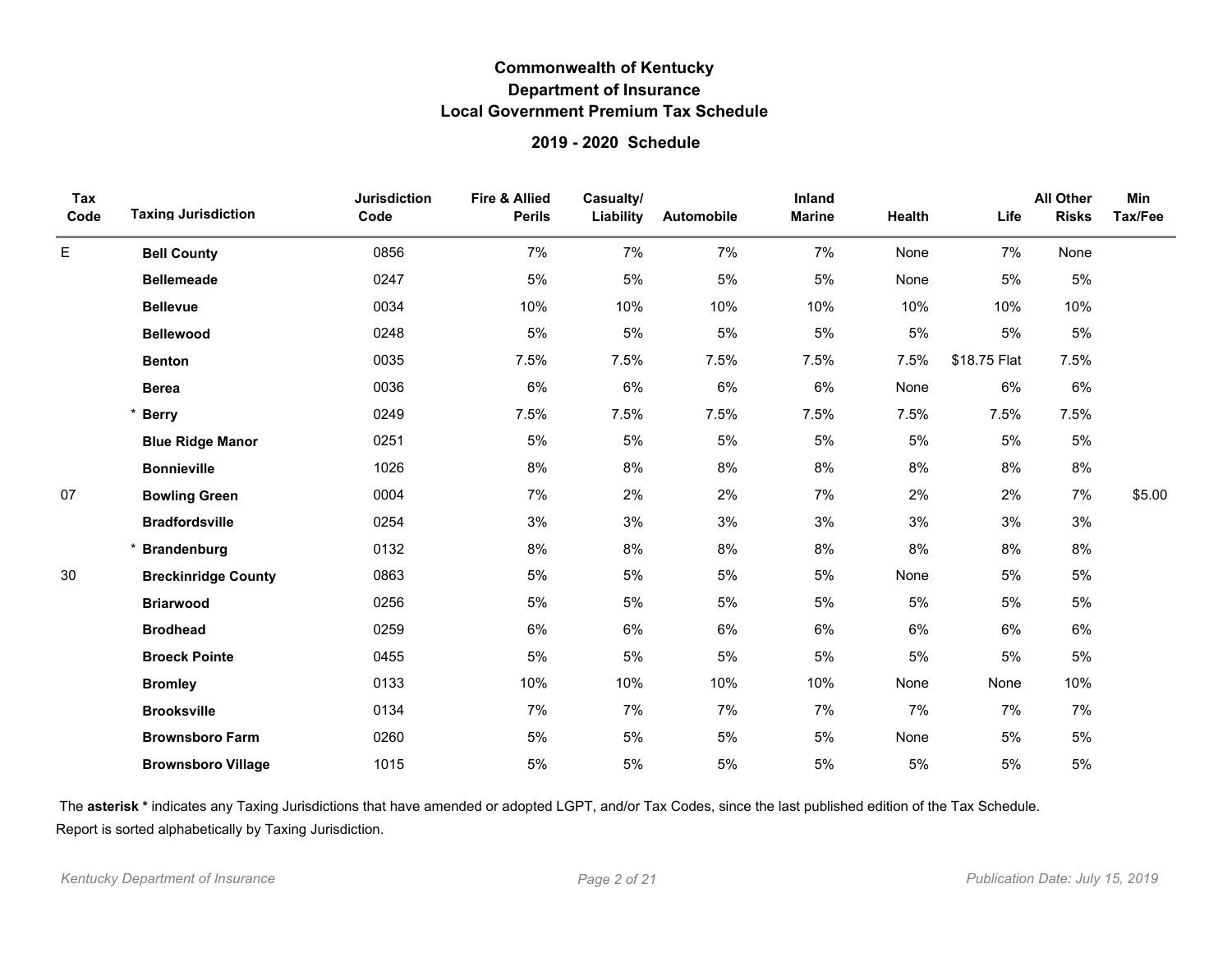### **2019 - 2020 Schedule**

| Tax<br>Code | <b>Taxing Jurisdiction</b> | <b>Jurisdiction</b><br>Code | <b>Fire &amp; Allied</b><br><b>Perils</b> | Casualty/<br>Liability | Automobile | <b>Inland</b><br><b>Marine</b> | <b>Health</b> | Life | <b>All Other</b><br><b>Risks</b> | Min<br>Tax/Fee |
|-------------|----------------------------|-----------------------------|-------------------------------------------|------------------------|------------|--------------------------------|---------------|------|----------------------------------|----------------|
|             | <b>Brownsville</b>         | 0135                        | 7%                                        | 7%                     | 7%         | 7%                             | 7%            | 7%   | 7%                               |                |
|             | <b>Bullitt County</b>      | 0864                        | $5\%$                                     | 5%                     | 5%         | 5%                             | None          | None | 5%                               |                |
|             | <b>Burgin</b>              | 0136                        | 10%                                       | 10%                    | 10%        | 10%                            | 10%           | 10%  | 10%                              |                |
|             | <b>Burkesville</b>         | 0137                        | 10%                                       | 10%                    | 10%        | 10%                            | 10%           | 10%  | 10%                              |                |
|             | <b>Burnside</b>            | 0138                        | 9%                                        | 9%                     | 9%         | 9%                             | 9%            | 9%   | 9%                               | \$5.00         |
|             | <b>Butler</b>              | 0139                        | 10%                                       | 10%                    | 10%        | 10%                            | 10%           | 10%  | 10%                              |                |
|             | Cadiz                      | 0140                        | 6%                                        | 6%                     | 6%         | 6%                             | 6%            | 6%   | 6%                               |                |
|             | Calhoun                    | 0141                        | 12%                                       | 12%                    | 12%        | 12%                            | 12%           | 12%  | 12%                              |                |
|             | California                 | 0264                        | 10%                                       | 10%                    | 10%        | 10%                            | None          | 10%  | 10%                              |                |
|             | <b>Calvert City</b>        | 0037                        | 7%                                        | 7%                     | 7%         | 7%                             | 7%            | 7%   | 7%                               |                |
|             | Cambridge                  | 0266                        | 5%                                        | 5%                     | 5%         | 5%                             | 5%            | 5%   | $5\%$                            |                |
|             | <b>Campbell County</b>     | 0868                        | 10%                                       | 10%                    | 10%        | 10%                            | None          | None | 10%                              |                |
|             | Campbellsburg              | 0142                        | 12%                                       | 12%                    | 12%        | 12%                            | 12%           | 12%  | 12%                              | \$5.00         |
|             | Campbellsville             | 0011                        | 10%                                       | 10%                    | 10%        | 10%                            | 10%           | 2%   | 10%                              |                |
|             | Campton                    | 0267                        | 8%                                        | 8%                     | 8%         | 8%                             | None          | None | 8%                               |                |
|             | Caneyville                 | 0268                        | 5.2%                                      | 5.2%                   | 5.2%       | 5.2%                           | None          | None | None                             | \$5.00         |
|             | Carlisle                   | 0038                        | 7.5%                                      | 7.5%                   | 7.5%       | 7.5%                           | 7.5%          | 7.5% | 7.5%                             | \$5.00         |
|             | <b>Carlisle County</b>     | 1035                        | 4%                                        | 4%                     | 4%         | 4%                             | 4%            | 4%   | 4%                               |                |
|             | Carrollton                 | 0039                        | 8%                                        | 8%                     | 8%         | 8%                             | $8\%$         | 8%   | 8%                               |                |
|             | <b>Carter County</b>       | 0870                        | 9%                                        | 9%                     | 9%         | 9%                             | None          | None | 9%                               |                |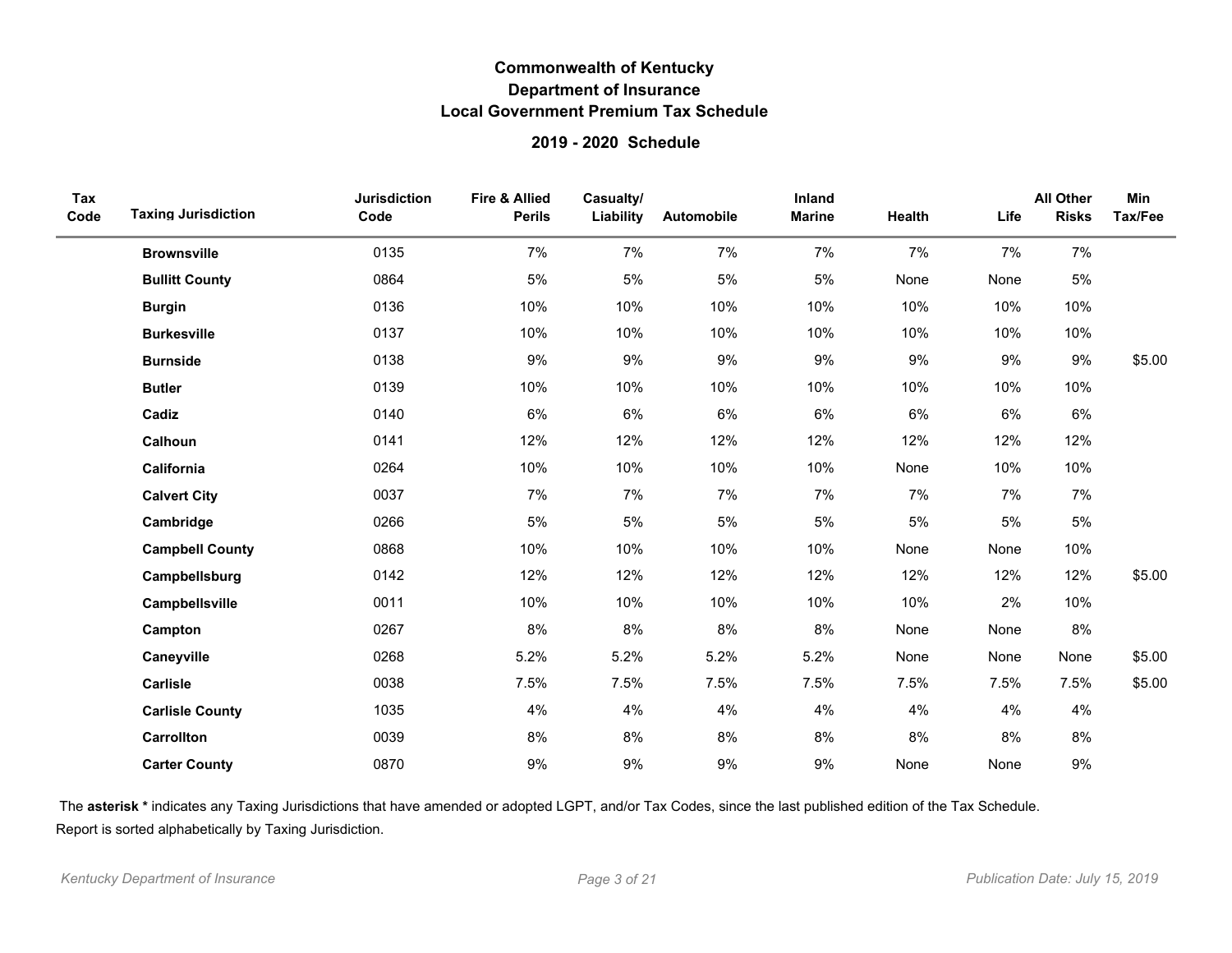### **2019 - 2020 Schedule**

| Tax<br>Code | <b>Taxing Jurisdiction</b> | <b>Jurisdiction</b><br>Code | <b>Fire &amp; Allied</b><br><b>Perils</b> | Casualty/<br>Liability | Automobile | Inland<br><b>Marine</b> | Health | Life  | <b>All Other</b><br><b>Risks</b> | Min<br>Tax/Fee |
|-------------|----------------------------|-----------------------------|-------------------------------------------|------------------------|------------|-------------------------|--------|-------|----------------------------------|----------------|
|             | <b>Casey County</b>        | 0872                        | 6%                                        | 6%                     | 6%         | 6%                      | None   | None  | 6%                               |                |
|             | * Catlettsburg             | 0040                        | 16%                                       | 16%                    | 16%        | 16%                     | 16%    | 16%   | 16%                              | \$5.00         |
|             | <b>Cave City</b>           | 0143                        | 8%                                        | 8%                     | 8%         | 8%                      | 8%     | 8%    | None                             |                |
|             | Centertown                 | 0272                        | 6%                                        | 6%                     | 6%         | 6%                      | None   | None  | 6%                               |                |
| 09          | <b>Central City</b>        | 0041                        | 8%                                        | 8%                     | 8%         | 8%                      | 8%     | 8%    | 8%                               |                |
|             | <b>Clark County</b>        | 0994                        | 4%                                        | 4%                     | 4%         | 4%                      | None   | None  | 4%                               |                |
|             | Clarkson                   | 0276                        | 5%                                        | 5%                     | 5%         | 5%                      | 5%     | 5%    | 5%                               | \$5.00         |
|             | Clay                       | 0144                        | 8%                                        | 8%                     | $8\%$      | 8%                      | None   | None  | 8%                               |                |
|             | <b>Clay City</b>           | 0145                        | 5%                                        | 5%                     | 5%         | 5%                      | None   | None  | None                             |                |
| 24          | Cloverport                 | 0147                        | 9%                                        | 9%                     | 9%         | 9%                      | 9%     | None  | 9%                               | \$5.00         |
|             | <b>Coal Run Village</b>    | 1011                        | 4%                                        | 4%                     | 4%         | 4%                      | None   | 4%    | 4%                               |                |
|             | <b>Cold Spring</b>         | 0148                        | 10%                                       | 10%                    | 10%        | 10%                     | None   | None  | 10%                              |                |
|             | Coldstream                 | 0447                        | $5\%$                                     | $5\%$                  | 5%         | $5\%$                   | $5\%$  | $5\%$ | $5\%$                            |                |
|             | Columbia                   | 0042                        | 10%                                       | 10%                    | 10%        | 10%                     | 10%    | 10%   | 10%                              |                |
|             | Corbin                     | 0012                        | 9%                                        | 9%                     | 9%         | 9%                      | 9%     | 9%    | 9%                               |                |
|             | Corinth                    | 0279                        | 10%                                       | 10%                    | 10%        | 10%                     | 10%    | 10%   | 10%                              |                |
|             | Corydon                    | 0150                        | 12%                                       | 12%                    | 12%        | 12%                     | 12%    | 12%   | 12%                              |                |
| 44          | Covington                  | 0005                        | 12%                                       | 12%                    | 12%        | 12%                     | 12%    | 12%   | 12%                              |                |
|             | <b>Crab Orchard</b>        | 0280                        | 9%                                        | 9%                     | 9%         | 9%                      | 9%     | 9%    | $9\%$                            |                |
|             | <b>Creekside</b>           | 0458                        | 5.8%                                      | 5.8%                   | 5.8%       | 5.8%                    | 5.8%   | 5.8%  | 5.8%                             |                |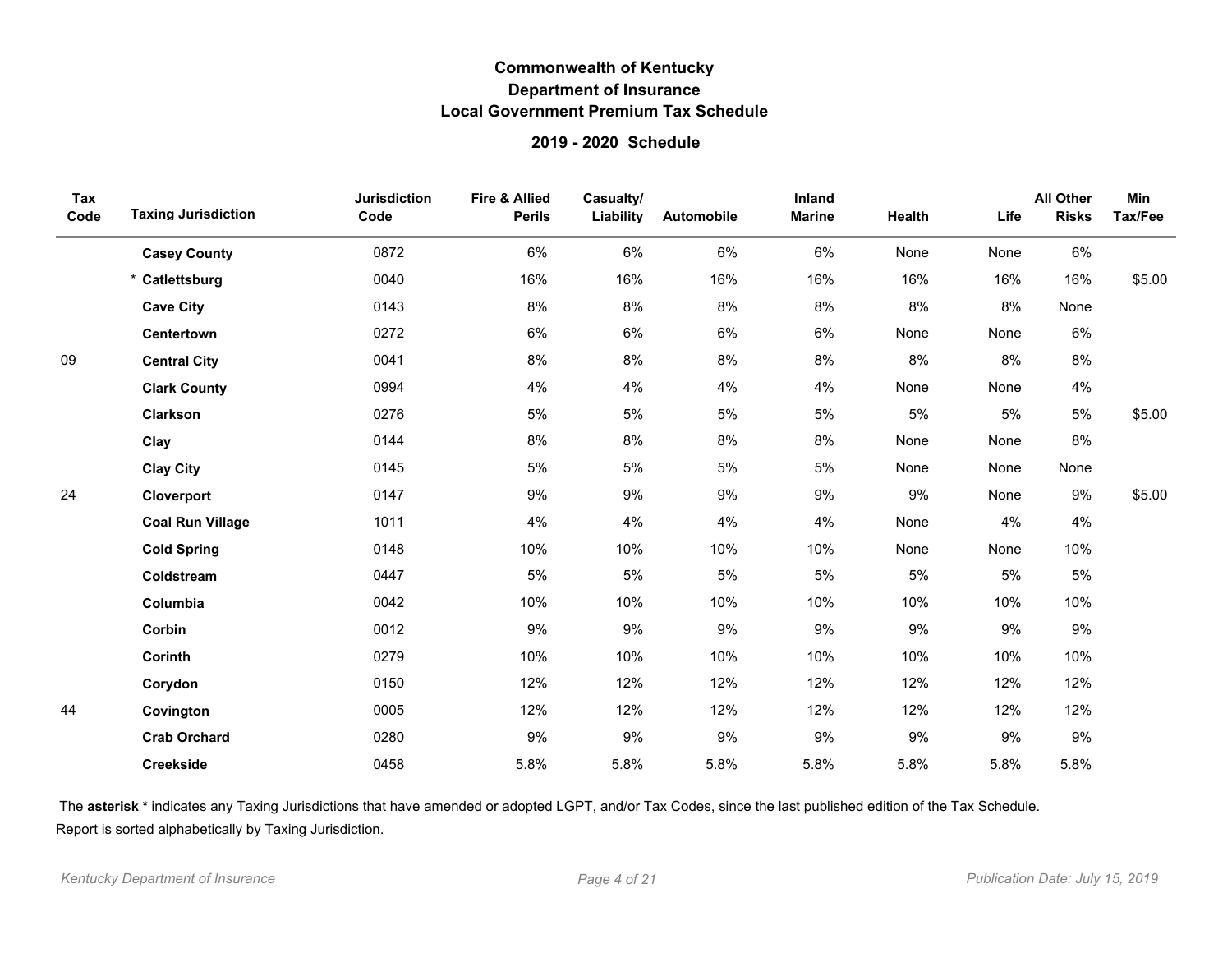### **2019 - 2020 Schedule**

| Tax<br>Code | <b>Taxing Jurisdiction</b> | <b>Jurisdiction</b><br>Code | <b>Fire &amp; Allied</b><br><b>Perils</b> | Casualty/<br>Liability | Automobile | Inland<br><b>Marine</b> | Health | Life | <b>All Other</b><br><b>Risks</b> | <b>Min</b><br>Tax/Fee |
|-------------|----------------------------|-----------------------------|-------------------------------------------|------------------------|------------|-------------------------|--------|------|----------------------------------|-----------------------|
|             | <b>Crescent Springs</b>    | 0151                        | 5%                                        | 5%                     | 5%         | 5%                      | 5%     | 10%  | 5%                               |                       |
|             | <b>Crestview</b>           | 0282                        | 10%                                       | 10%                    | 10%        | 10%                     | None   | None | 10%                              |                       |
| J           | Crestwood                  | 0284                        | 10%                                       | 10%                    | 10%        | 10%                     | 10%    | 10%  | 10%                              |                       |
| 14          | <b>Crittenden</b>          | 0285                        | 9%                                        | 9%                     | 9%         | 9%                      | $9\%$  | 9%   | 9%                               |                       |
|             | <b>Crittenden County</b>   | 1007                        | 2%                                        | 2%                     | 2%         | 2%                      | None   | None | 2%                               |                       |
|             | Crofton                    | 0153                        | 10%                                       | 10%                    | 10%        | 10%                     | 10%    | 10%  | 10%                              |                       |
|             | Crossgate                  | 0286                        | 5%                                        | 5%                     | 5%         | 5%                      | 5%     | 5%   | $5\%$                            |                       |
|             | <b>Cumberland</b>          | 0043                        | 8%                                        | $8\%$                  | 8%         | 8%                      | 8%     | 8%   | 8%                               |                       |
|             | Cynthiana                  | 0044                        | 6%                                        | 6%                     | 6%         | 6%                      | 6%     | 6%   | 6%                               |                       |
|             | <b>Danville</b>            | 0013                        | 8%                                        | $8\%$                  | 8%         | 8%                      | None   | 8%   | $8\%$                            |                       |
| $E-12$      | <b>Daviess County</b>      | 0879                        | 8.9%                                      | 8.9%                   | 8.9%       | 8.9%                    | 4.9%   | None | None                             |                       |
| Α           | <b>Dawson Springs</b>      | 0045                        | 10%                                       | 10%                    | 10%        | 10%                     | 5%     | 5%   | 10%                              |                       |
| 01          | <b>Dayton</b>              | 0046                        | 11%                                       | 11%                    | 11%        | 11%                     | None   | None | 11%                              |                       |
|             | Dixon                      | 0288                        | 5%                                        | 5%                     | 5%         | 5%                      | $5\%$  | 5%   | $5\%$                            |                       |
|             | <b>Douglass Hills</b>      | 0047                        | 5%                                        | 5%                     | 5%         | 5%                      | None   | 5%   | 5%                               |                       |
|             | <b>Dover</b>               | 0289                        | 7%                                        | 7%                     | 7%         | 7%                      | 7%     | 7%   | 7%                               |                       |
|             | <b>Druid Hills</b>         | 0290                        | 5%                                        | $5\%$                  | 5%         | 5%                      | 5%     | 5%   | $5\%$                            |                       |
|             | Dry Ridge                  | 0156                        | 8.5%                                      | 8.5%                   | 8.5%       | 8.5%                    | 8.5%   | 8.5% | 8.5%                             |                       |
|             | Earlington                 | 0048                        | 10%                                       | 10%                    | 10%        | 10%                     | 10%    | 10%  | 10%                              |                       |
|             | Eddyville                  | 0157                        | 10%                                       | 10%                    | $5\%$      | 10%                     | None   | None | 10%                              | \$5.00                |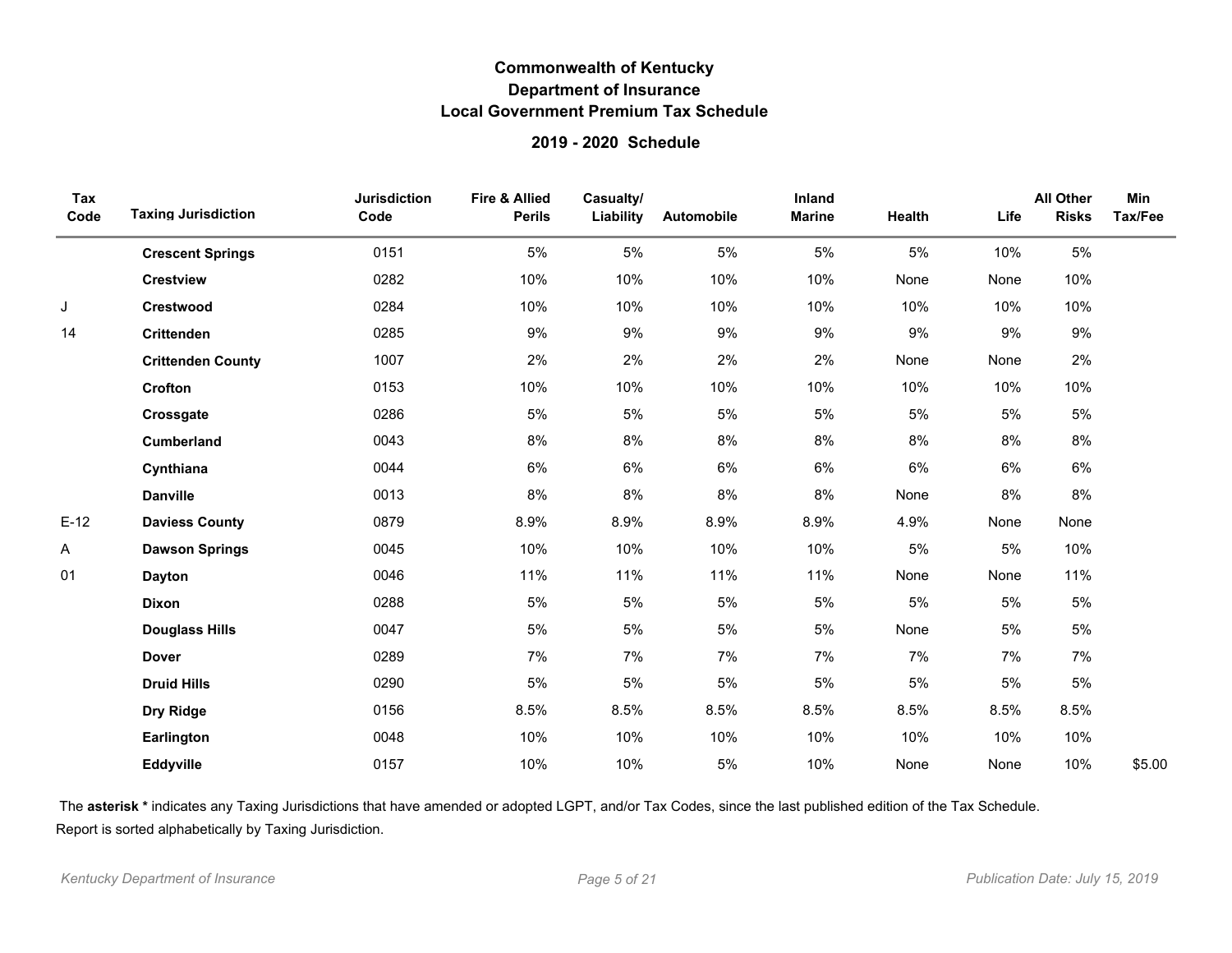### **2019 - 2020 Schedule**

| Tax<br>Code | <b>Taxing Jurisdiction</b> | <b>Jurisdiction</b><br>Code | <b>Fire &amp; Allied</b><br><b>Perils</b> | Casualty/<br>Liability | Automobile | Inland<br><b>Marine</b> | Health | Life         | <b>All Other</b><br><b>Risks</b> | Min<br>Tax/Fee |
|-------------|----------------------------|-----------------------------|-------------------------------------------|------------------------|------------|-------------------------|--------|--------------|----------------------------------|----------------|
|             | <b>Edmonton</b>            | 0158                        | 7%                                        | 7%                     | 7%         | 7%                      | 7%     | 7%           | 7%                               |                |
| Α           | <b>Ekron</b>               | 0292                        | 3%                                        | 3%                     | 3%         | 3%                      | 3%     | 10%          | $3%$                             |                |
|             | Elizabethtown              | 0050                        | $8\%$                                     | 8%                     | $8\%$      | $8\%$                   | None   | None         | 8%                               |                |
|             | <b>Elkhorn City</b>        | 0051                        | 3%                                        | 3%                     | 3%         | 3%                      | None   | 3%           | 3%                               |                |
|             | <b>Elkton</b>              | 0052                        | 8%                                        | 8%                     | 8%         | 8%                      | None   | None         | 8%                               | \$10.00        |
|             | <b>Elliott County</b>      | 0999                        | 6%                                        | 6%                     | 6%         | 6%                      | None   | None         | 6%                               |                |
|             | <b>Elsmere</b>             | 0053                        | 10%                                       | 10%                    | 10%        | 10%                     | 10%    | 10%          | 10%                              |                |
|             | <b>Eminence</b>            | 0054                        | 10%                                       | 10%                    | 10%        | 10%                     | 10%    | 10%          | 10%                              |                |
|             | <b>Erlanger</b>            | 0014                        | 10%                                       | 10%                    | 10%        | 10%                     | 10%    | 10%          | 10%                              |                |
|             | <b>Evarts</b>              | 0159                        | 10%                                       | 10%                    | 10%        | 10%                     | 10%    | 10%          | 10%                              |                |
|             | Ewing                      | 1002                        | 6%                                        | 6%                     | 6%         | 6%                      | None   | 6%           | $6\%$                            |                |
|             | <b>Falmouth</b>            | 0055                        | 10%                                       | 10%                    | 10%        | 10%                     | 10%    | 10%          | 10%                              |                |
|             | Ferguson                   | 1034                        | 6.32%                                     | 6.32%                  | 6.32%      | 6.32%                   | 6.32%  | 8%           | 6.32%                            |                |
|             | <b>Fincastle</b>           | 0297                        | 5%                                        | 5%                     | 5%         | 5%                      | 5%     | 5%           | $5\%$                            |                |
|             | <b>Flatwoods</b>           | 0015                        | 8%                                        | $8\%$                  | $8\%$      | 8%                      | None   | \$25.00 Flat | 8%                               | \$5.00         |
| 36          | * Fleming County           | 1005                        | 6%                                        | 6%                     | 6%         | 6%                      | None   | 6%           | 6%                               |                |
|             | <b>Fleming-Neon</b>        | 0161                        | 5%                                        | $5\%$                  | 5%         | 5%                      | 5%     | 5%           | $5\%$                            |                |
| K           | Flemingsburg               | 0056                        | 6%                                        | 6%                     | 6%         | 6%                      | 6%     | 6%           | 6%                               | \$10.00        |
|             | <b>Florence</b>            | 0016                        | 5%                                        | 5%                     | 5%         | 5%                      | 5%     | 5%           | 5%                               |                |
| Α           | <b>Floyd County</b>        | 1029                        | 4%                                        | 4%                     | 4%         | 4%                      | 4%     | 4%           | 4%                               | \$10.00        |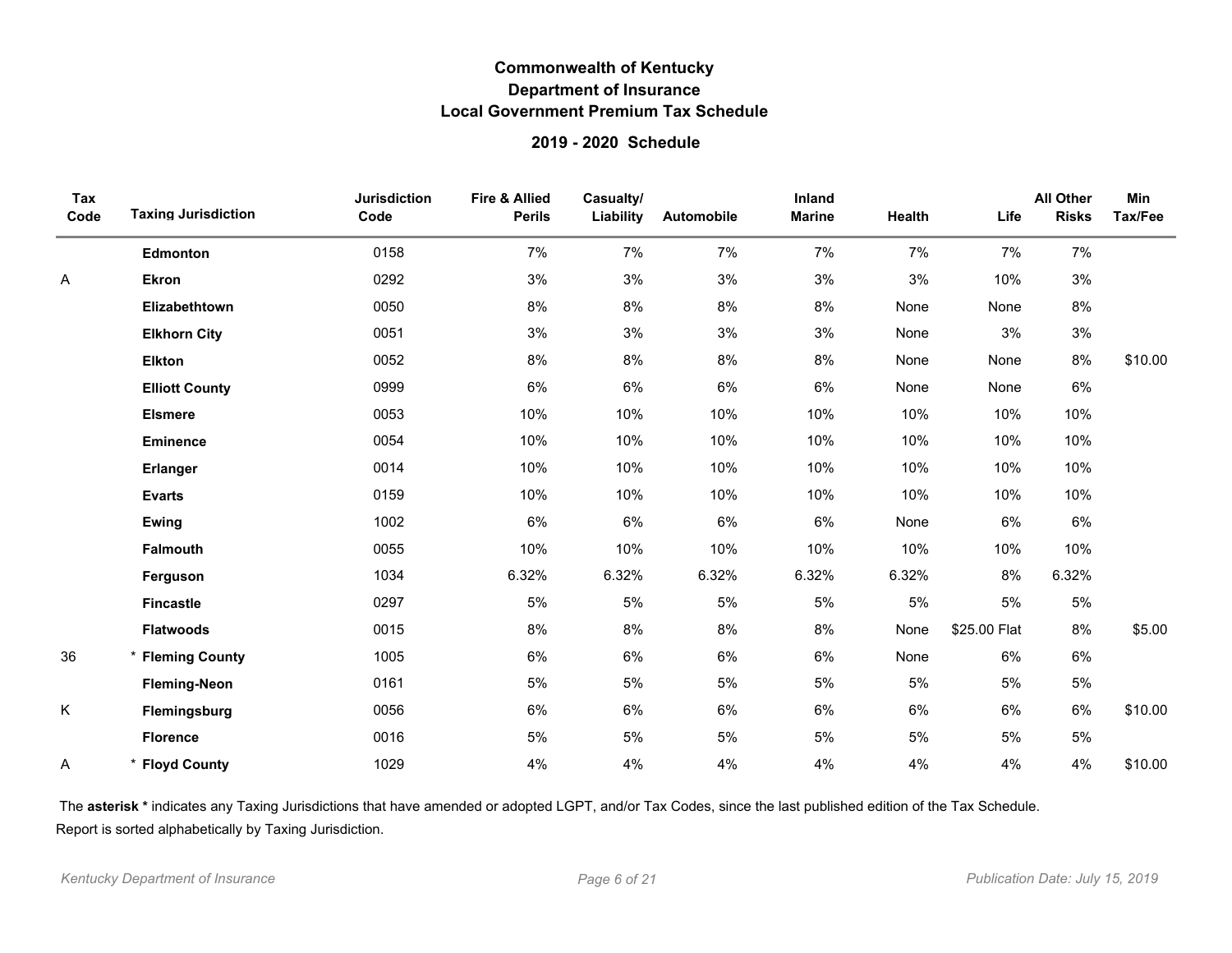### **2019 - 2020 Schedule**

| Tax<br>Code | <b>Taxing Jurisdiction</b> | <b>Jurisdiction</b><br>Code | <b>Fire &amp; Allied</b><br><b>Perils</b> | Casualty/<br>Liability | Automobile | Inland<br><b>Marine</b> | <b>Health</b> | Life  | <b>All Other</b><br><b>Risks</b> | <b>Min</b><br>Tax/Fee |
|-------------|----------------------------|-----------------------------|-------------------------------------------|------------------------|------------|-------------------------|---------------|-------|----------------------------------|-----------------------|
|             | Fordsville                 | 0298                        | 8%                                        | 8%                     | 8%         | 8%                      | 8%            | 8%    | $8\%$                            |                       |
|             | <b>Forest Hills</b>        | 0299                        | 5%                                        | 5%                     | 5%         | 5%                      | $5\%$         | $5\%$ | $5\%$                            |                       |
| Н           | <b>Fort Mitchell</b>       | 0057                        | 7%                                        | 7%                     | 7%         | 7%                      | 7%            | 7%    | 7%                               |                       |
|             | <b>Fort Thomas</b>         | 0058                        | 10%                                       | 10%                    | 10%        | 10%                     | 10%           | 10%   | 10%                              |                       |
| ${\sf P}$   | <b>Fort Wright</b>         | 0059                        | 8%                                        | 8%                     | 8%         | 8%                      | None          | 8%    | 8%                               |                       |
|             | <b>Fountain Run</b>        | 0301                        | 5%                                        | 5%                     | 5%         | 5%                      | $5\%$         | 5%    | 5%                               |                       |
|             | <b>Fox Chase</b>           | 0967                        | 5%                                        | 5%                     | 5%         | 5%                      | None          | None  | $5\%$                            |                       |
|             | <b>Frankfort</b>           | 0006                        | 6%                                        | 6%                     | 6%         | 6%                      | 6%            | 6%    | 6%                               |                       |
|             | <b>Franklin</b>            | 0060                        | 9%                                        | 9%                     | 9%         | 9%                      | 9%            | 9%    | 9%                               |                       |
|             | <b>Franklin County</b>     | 0886                        | 6%                                        | 6%                     | 6%         | 6%                      | None          | 6%    | 6%                               |                       |
|             | Fredonia                   | 0162                        | 6%                                        | 6%                     | 6%         | 6%                      | None          | None  | 6%                               |                       |
| Α           | Frenchburg                 | 0302                        | 5%                                        | 5%                     | 5%         | 5%                      | 5%            | 5%    | $5\%$                            |                       |
| $\sf B$     | * Fulton                   | 1037                        | 3%                                        | 3%                     | 3%         | 3%                      | 3%            | 3%    | 3%                               |                       |
| $B-04$      | <b>Fulton County</b>       | 0887                        | 3%                                        | 3%                     | 3%         | 3%                      | None          | 3%    | 3%                               | \$10.00               |
|             | <b>Gamaliel</b>            | 0303                        | 7%                                        | 7%                     | 7%         | 7%                      | 7%            | 7%    | 7%                               |                       |
|             | Georgetown                 | 0062                        | 5%                                        | 5%                     | 5%         | 5%                      | $5\%$         | 5%    | $5\%$                            |                       |
|             | Ghent                      | 1003                        | 5%                                        | 5%                     | 5%         | 5%                      | $5\%$         | $5\%$ | 5%                               |                       |
|             | Glasgow                    | 0017                        | 5%                                        | 5%                     | 5%         | 5%                      | 2%            | 2%    | $5\%$                            |                       |
|             | Glencoe                    | 0309                        | 6%                                        | 6%                     | 6%         | 6%                      | 6%            | 6%    | 6%                               |                       |
|             | Glenview                   | 0464                        | 5%                                        | $5\%$                  | 5%         | 5%                      | $5\%$         | 5%    | $5\%$                            |                       |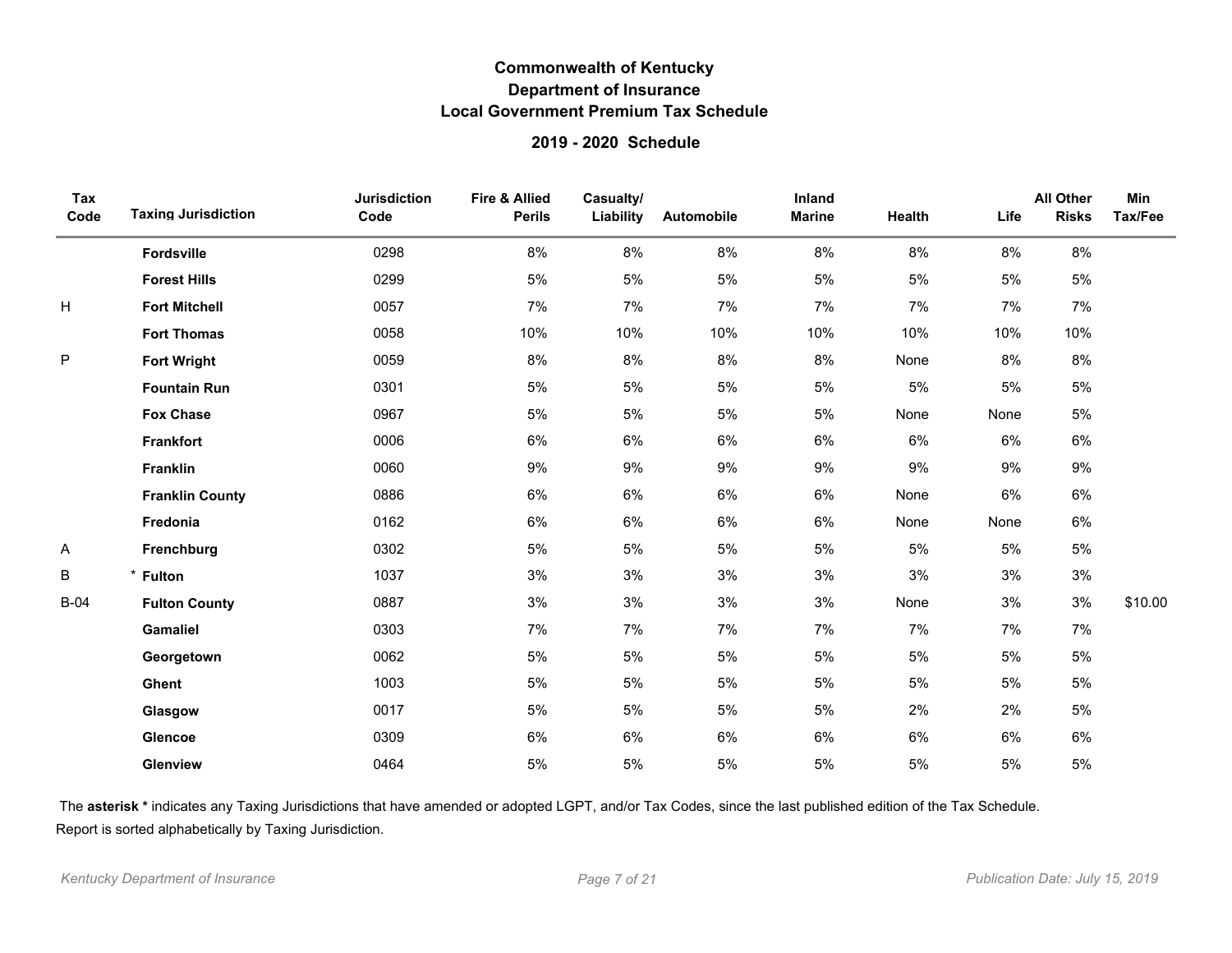### **2019 - 2020 Schedule**

| Tax<br>Code | <b>Taxing Jurisdiction</b> | <b>Jurisdiction</b><br>Code | Fire & Allied<br><b>Perils</b> | Casualty/<br>Liability | Automobile | Inland<br><b>Marine</b> | Health | Life  | <b>All Other</b><br><b>Risks</b> | <b>Min</b><br>Tax/Fee |
|-------------|----------------------------|-----------------------------|--------------------------------|------------------------|------------|-------------------------|--------|-------|----------------------------------|-----------------------|
|             | <b>Glenview Hills</b>      | 0307                        | 5%                             | 5%                     | 5%         | 5%                      | None   | 5%    | 5%                               |                       |
|             | <b>Glenview Manor</b>      | 0308                        | 5%                             | 5%                     | 5%         | 5%                      | None   | None  | None                             |                       |
|             | <b>Goose Creek</b>         | 0310                        | 10%                            | 10%                    | 10%        | 10%                     | None   | 10%   | 10%                              |                       |
|             | Goshen                     | 0451                        | 10%                            | 10%                    | 10%        | 10%                     | None   | 10%   | 10%                              |                       |
|             | <b>Graymoor-Devondale</b>  | 0312                        | 5%                             | $5\%$                  | 5%         | $5\%$                   | None   | $5\%$ | $5\%$                            |                       |
|             | Grayson                    | 0063                        | 10.5%                          | 10.5%                  | 10.5%      | 10.5%                   | None   | None  | 10.5%                            |                       |
| 48-43       | <b>Green County</b>        | 1025                        | 3%                             | $3%$                   | 3%         | 3%                      | None   | None  | 3%                               |                       |
|             | <b>Green Spring</b>        | 0313                        | 5.75%                          | 5.75%                  | 5.75%      | 5.75%                   | None   | 5.75% | 5.75%                            |                       |
|             | Greensburg                 | 0164                        | 10%                            | 10%                    | 10%        | 10%                     | None   | 10%   | 10%                              |                       |
|             | Greenup                    | 0165                        | 8%                             | 8%                     | 8%         | 8%                      | None   | None  | None                             | \$5.00                |
|             | Greenville                 | 0064                        | 11%                            | 11%                    | 11%        | 11%                     | 11%    | 11%   | 11%                              |                       |
|             | Guthrie                    | 0166                        | 8%                             | 8%                     | 8%         | 8%                      | None   | 5%    | $8\%$                            |                       |
|             | Hanson                     | 0314                        | 10%                            | 10%                    | 10%        | 10%                     | None   | 10%   | 10%                              |                       |
|             | Hardinsburg                | 0168                        | 6%                             | 6%                     | 6%         | 6%                      | 6%     | None  | 6%                               |                       |
|             | Harlan                     | 0065                        | 8%                             | 8%                     | 8%         | 8%                      | None   | 8%    | 8%                               |                       |
|             | Harrodsburg                | 0066                        | 10%                            | 10%                    | 10%        | 10%                     | 10%    | 10%   | 10%                              |                       |
|             | <b>Hartford</b>            | 0169                        | 10%                            | 10%                    | 10%        | 10%                     | 10%    | 10%   | 10%                              |                       |
|             | Hawesville                 | 0974                        | 8%                             | 8%                     | 8%         | 8%                      | 8%     | None  | 8%                               |                       |
|             | <b>Hazard</b>              | 0018                        | 5%                             | 5%                     | 5%         | 5%                      | 5%     | 5%    | $5\%$                            |                       |
|             | <b>Hebron Estates</b>      | 0981                        | 5%                             | 5%                     | 5%         | 5%                      | None   | None  | $5\%$                            |                       |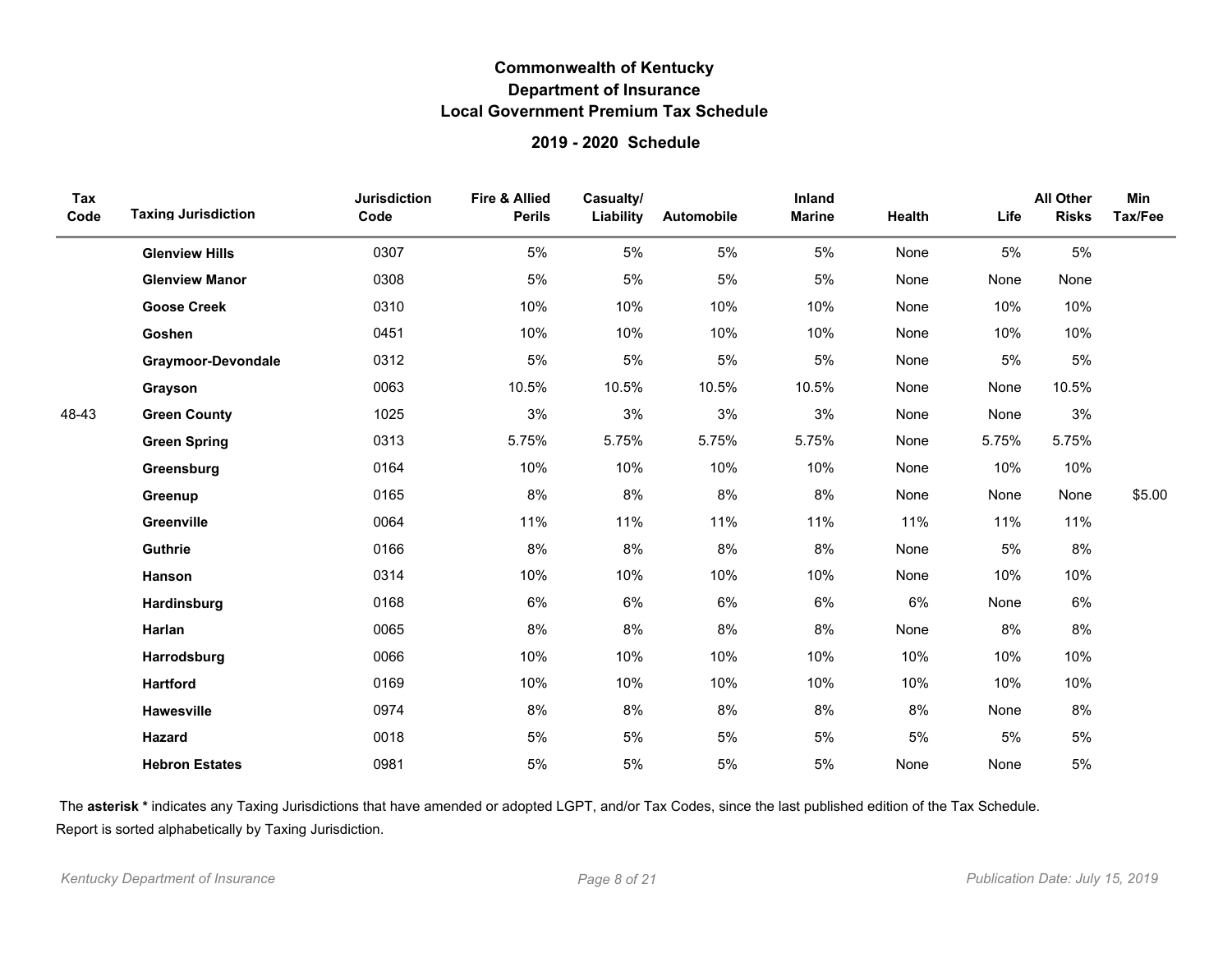### **2019 - 2020 Schedule**

| Tax<br>Code | <b>Taxing Jurisdiction</b> | <b>Jurisdiction</b><br>Code | <b>Fire &amp; Allied</b><br><b>Perils</b> | Casualty/<br>Liability | Automobile | Inland<br><b>Marine</b> | Health | Life  | <b>All Other</b><br><b>Risks</b> | Min<br>Tax/Fee |
|-------------|----------------------------|-----------------------------|-------------------------------------------|------------------------|------------|-------------------------|--------|-------|----------------------------------|----------------|
|             | Henderson                  | 0019                        | 10%                                       | 10%                    | 10%        | 10%                     | 10%    | 10%   | 10%                              | \$5.00         |
| Α           | <b>Henderson County</b>    | 0900                        | 9.75%                                     | 9.75%                  | 9.75%      | 9.75%                   | 9.75%  | 9.75% | 9.75%                            |                |
|             | <b>Heritage Creek</b>      | 0996                        | 5%                                        | 5%                     | 5%         | 5%                      | None   | 5%    | 5%                               |                |
| B           | Hickman                    | 0067                        | 3%                                        | 3%                     | 3%         | 3%                      | None   | None  | 3%                               |                |
|             | <b>Hickory Hill</b>        | 0444                        | 5%                                        | 5%                     | 5%         | 5%                      | None   | 5%    | 5%                               |                |
|             | <b>Highland Heights</b>    | 0171                        | 10%                                       | 10%                    | 10%        | 10%                     | None   | None  | 10%                              |                |
|             | <b>Hills And Dales</b>     | 0448                        | $5%$                                      | 5%                     | 5%         | 5%                      | None   | 5%    | 5%                               |                |
|             | <b>Hillview</b>            | 1020                        | 7%                                        | 7%                     | 7%         | 7%                      | None   | None  | 7%                               |                |
| А           | Hindman                    | 0172                        | 3%                                        | 3%                     | 3%         | 3%                      | None   | 3%    | 3%                               |                |
| 47          | Hodgenville                | 0069                        | 10%                                       | 10%                    | 10%        | 10%                     | 10%    | 10%   | 10%                              |                |
|             | <b>Hollow Creek</b>        | 0318                        | 5%                                        | 5%                     | 5%         | 5%                      | 5%     | 5%    | 5%                               |                |
| Α           | <b>Hopkins County</b>      | 0903                        | 10%                                       | 10%                    | 10%        | 10%                     | None   | 10%   | 10%                              |                |
|             | Hopkinsville               | 0020                        | 8.5%                                      | 8.5%                   | 8.5%       | 8.5%                    | 8.5%   | 8.5%  | 8.5%                             |                |
|             | <b>Horse Cave</b>          | 0173                        | 8%                                        | 8%                     | 8%         | 8%                      | 8%     | 8%    | 8%                               |                |
|             | <b>Houston Acres</b>       | 0321                        | 7%                                        | 7%                     | 7%         | 7%                      | None   | 7%    | 7%                               |                |
|             | <b>Hunters Hollow</b>      | 0969                        | 5%                                        | 5%                     | 5%         | 5%                      | None   | None  | 5%                               |                |
|             | Hurstbourne                | 0449                        | 8%                                        | 8%                     | 8%         | 8%                      | None   | 8%    | 8%                               |                |
|             | <b>Hurstbourne Acres</b>   | 0322                        | 5%                                        | 5%                     | 5%         | 5%                      | $5%$   | 5%    | 5%                               |                |
|             | <b>Hustonville</b>         | 0174                        | 6%                                        | 6%                     | 6%         | 6%                      | None   | None  | 6%                               |                |
|             | Hyden                      | 0323                        | 4%                                        | 4%                     | 4%         | 4%                      | 4%     | 4%    | 4%                               |                |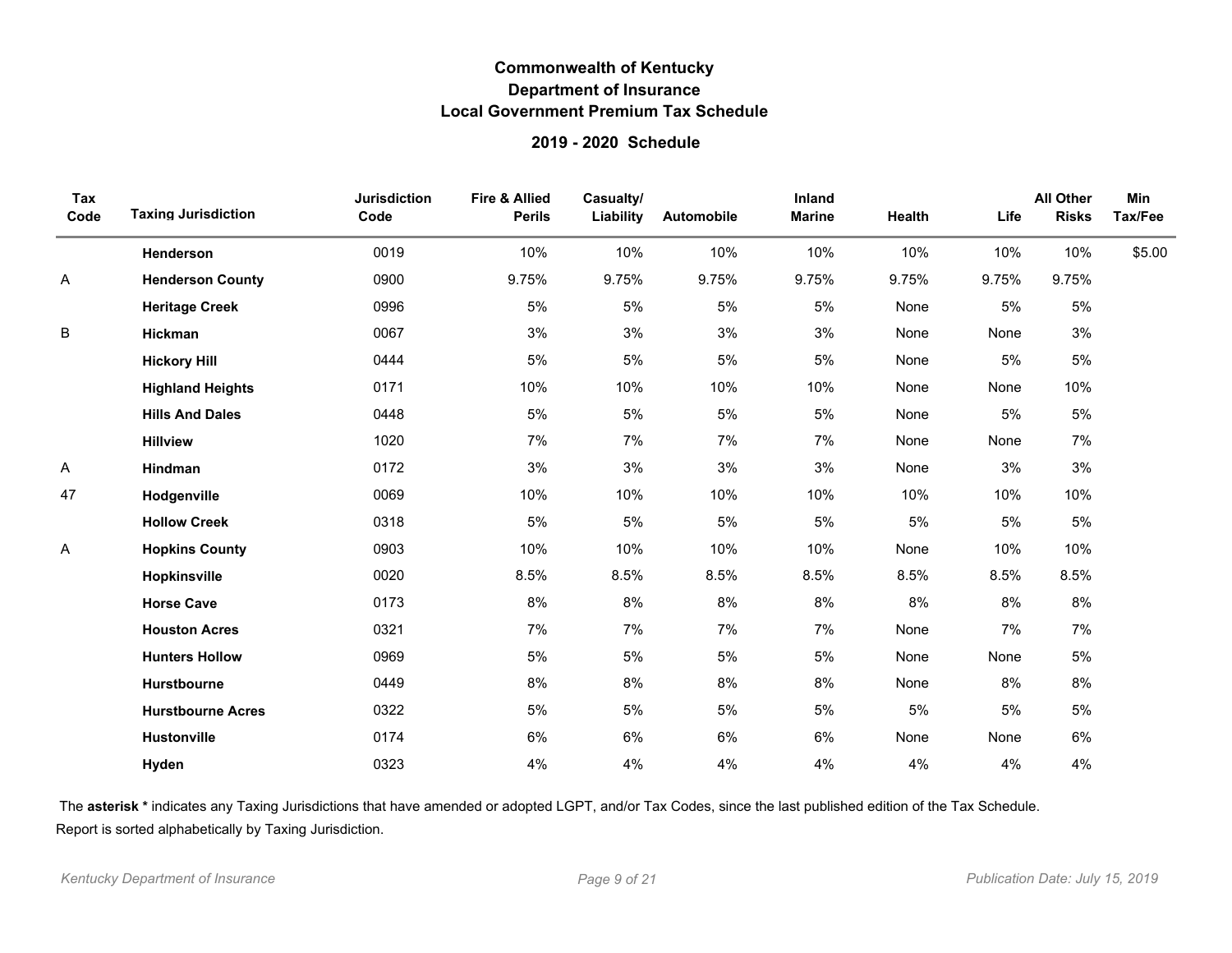### **2019 - 2020 Schedule**

| Tax<br>Code | <b>Taxing Jurisdiction</b> | <b>Jurisdiction</b><br>Code | <b>Fire &amp; Allied</b><br><b>Perils</b> | Casualty/<br>Liability | Automobile | Inland<br><b>Marine</b> | Health | Life  | <b>All Other</b><br><b>Risks</b> | Min<br>Tax/Fee |
|-------------|----------------------------|-----------------------------|-------------------------------------------|------------------------|------------|-------------------------|--------|-------|----------------------------------|----------------|
|             | <b>Indian Hills</b>        | 0176                        | 5%                                        | $5\%$                  | 5%         | 5%                      | 5%     | 5%    | 5%                               |                |
|             | Irvine                     | 0070                        | 10%                                       | 10%                    | 10%        | 10%                     | None   | 10%   | 10%                              | \$5.00         |
|             | Irvington                  | 0177                        | 10%                                       | 10%                    | 10%        | 10%                     | 10%    | 10%   | 10%                              |                |
|             | Island                     | 0326                        | 11%                                       | 11%                    | 11%        | 11%                     | 11%    | 11%   | 11%                              |                |
|             | Jackson                    | 0071                        | 8.5%                                      | 8.5%                   | 8.5%       | 8.5%                    | None   | None  | 8.5%                             |                |
|             | <b>Jackson County</b>      | 0904                        | 5%                                        | 5%                     | $5\%$      | 5%                      | None   | None  | 5%                               |                |
|             | Jamestown                  | 0178                        | 10%                                       | 10%                    | 10%        | 10%                     | 10%    | 10%   | 10%                              |                |
|             | Jeffersontown              | 0072                        | 5%                                        | 5%                     | 5%         | 5%                      | None   | $5\%$ | $5\%$                            |                |
|             | Jeffersonville             | 0439                        | 4%                                        | 4%                     | 4%         | 4%                      | None   | 4%    | None                             | \$5.00         |
|             | <b>Jenkins</b>             | 0073                        | 6%                                        | 6%                     | 6%         | 6%                      | 6%     | 6%    | 6%                               |                |
| 51          | * Jessamine County         | 1036                        | 9%                                        | 9%                     | 9%         | 9%                      | None   | 9%    | 9%                               |                |
|             | <b>Junction City</b>       | 0179                        | 12%                                       | 12%                    | 12%        | 12%                     | 12%    | 12%   | 12%                              |                |
| $L-35$      | <b>Kenton County</b>       | 1000                        | 8%                                        | 8%                     | $8\%$      | $8\%$                   | None   | None  | 8%                               | \$5.00         |
|             | <b>Kingsley</b>            | 0330                        | 5%                                        | 5%                     | 5%         | 5%                      | 5%     | None  | 5%                               |                |
| Α           | * Knott County             | 1028                        | 4%                                        | 4%                     | 4%         | 4%                      | None   | None  | 4%                               |                |
| 15          | Kuttawa                    | 0180                        | 10%                                       | None                   | None       | None                    | None   | None  | None                             | \$5.00         |
|             | La Center                  | 0181                        | 3%                                        | 3%                     | 3%         | 3%                      | None   | 3%    | 3%                               | \$25.00        |
|             | Lafayette                  | 0331                        | 7%                                        | 7%                     | 7%         | 7%                      | 7%     | 7%    | 7%                               |                |
|             | Lagrange                   | 0074                        | 10%                                       | 10%                    | 10%        | 10%                     | 10%    | 10%   | 10%                              |                |
|             | <b>Lakeside Park</b>       | 0182                        | 8%                                        | 8%                     | 8%         | 8%                      | 8%     | 10%   | 8%                               |                |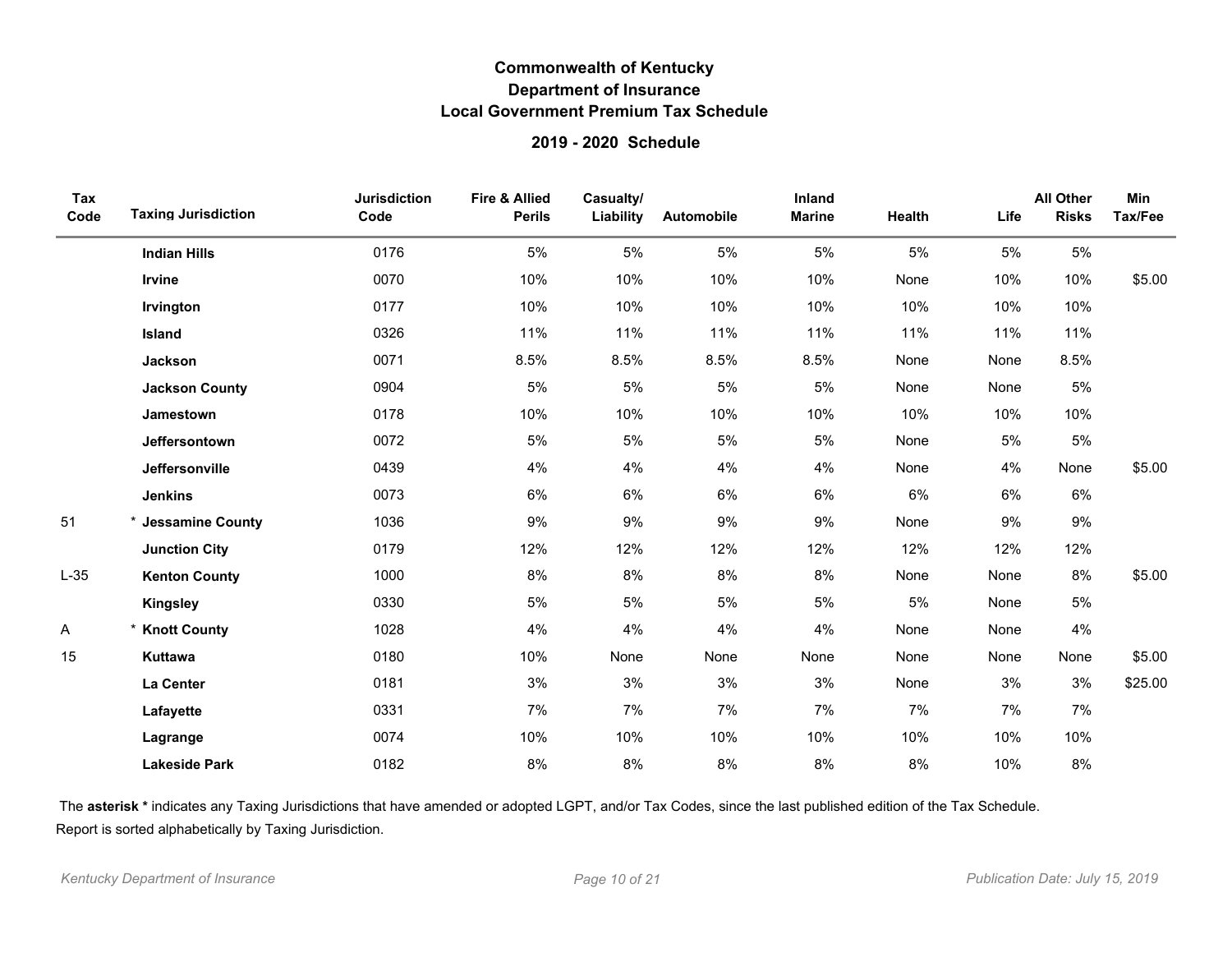### **2019 - 2020 Schedule**

| Tax<br>Code | <b>Taxing Jurisdiction</b>                      | <b>Jurisdiction</b><br>Code | Fire & Allied<br><b>Perils</b> | Casualty/<br>Liability | Automobile | Inland<br><b>Marine</b> | Health | Life  | <b>All Other</b><br><b>Risks</b> | Min<br>Tax/Fee |
|-------------|-------------------------------------------------|-----------------------------|--------------------------------|------------------------|------------|-------------------------|--------|-------|----------------------------------|----------------|
|             | Lancaster                                       | 0183                        | 10%                            | 10%                    | 10%        | 10%                     | 10%    | 10%   | 10%                              |                |
|             | <b>Langdon Place</b>                            | 0332                        | 5%                             | 5%                     | 5%         | 5%                      | 5%     | 5%    | 5%                               |                |
| B           | Lawrenceburg                                    | 0075                        | 8%                             | 8%                     | 8%         | 8%                      | 8%     | 8%    | 8%                               |                |
|             | Lebanon                                         | 0076                        | 10%                            | 10%                    | 10%        | 10%                     | 10%    | 10%   | 10%                              |                |
|             | <b>Lebanon Junction</b>                         | 0975                        | 5%                             | 5%                     | 5%         | 5%                      | None   | None  | 5%                               |                |
|             | Leitchfield                                     | 0077                        | 8%                             | 8%                     | 8%         | 8%                      | 8%     | 8%    | 8%                               | \$5.00         |
|             | <b>Lewis County</b>                             | 0917                        | 6%                             | 6%                     | 6%         | 6%                      | None   | 6%    | 6%                               |                |
| 08          | Lewisburg                                       | 0185                        | 10%                            | None                   | 5%         | None                    | None   | None  | None                             | \$5.00         |
| D           | Lexington-Fayette                               | 0002                        | 5%                             | 5%                     | 5%         | 5%                      | 5%     | 5%    | 5%                               | \$5.00         |
|             | Liberty                                         | 0187                        | 8%                             | 8%                     | 8%         | 8%                      | None   | None  | 8%                               |                |
|             | Lincolnshire                                    | 0336                        | 5%                             | 5%                     | 5%         | 5%                      | None   | 5%    | 5%                               |                |
|             | Livermore                                       | 0188                        | 10%                            | 10%                    | 10%        | 10%                     | 10%    | 10%   | 10%                              |                |
|             | Livingston                                      | 0337                        | 7%                             | 7%                     | 7%         | 7%                      | 7%     | $7\%$ | 7%                               |                |
|             | London                                          | 0078                        | 7%                             | 7%                     | 7%         | 7%                      | 7%     | 7%    | 7%                               | \$5.00         |
|             | Loretto                                         | 0339                        | 3%                             | 3%                     | 3%         | 3%                      | 3%     | 3%    | 3%                               | \$5.00         |
| 29          | Louisa                                          | 0189                        | 8%                             | 8%                     | 8%         | 8%                      | 8%     | 8%    | 8%                               | \$25.00        |
| R           | <b>Louisville Urban Services</b><br><b>Dist</b> | 1017                        | 5%                             | $5\%$                  | 5%         | 5%                      | $5\%$  | 5%    | 5%                               |                |
| R           | Louisville-Jefferson                            | 0001                        | 5%                             | 5%                     | 5%         | 5%                      | None   | 5%    | 5%                               |                |
|             | Loyall                                          | 0190                        | 9.2%                           | 9.2%                   | 9.2%       | 9.2%                    | 9.2%   | 9.2%  | 9.2%                             |                |
|             | * Ludlow                                        | 0079                        | 12%                            | 12%                    | 12%        | 12%                     | 12%    | 12%   | 12%                              |                |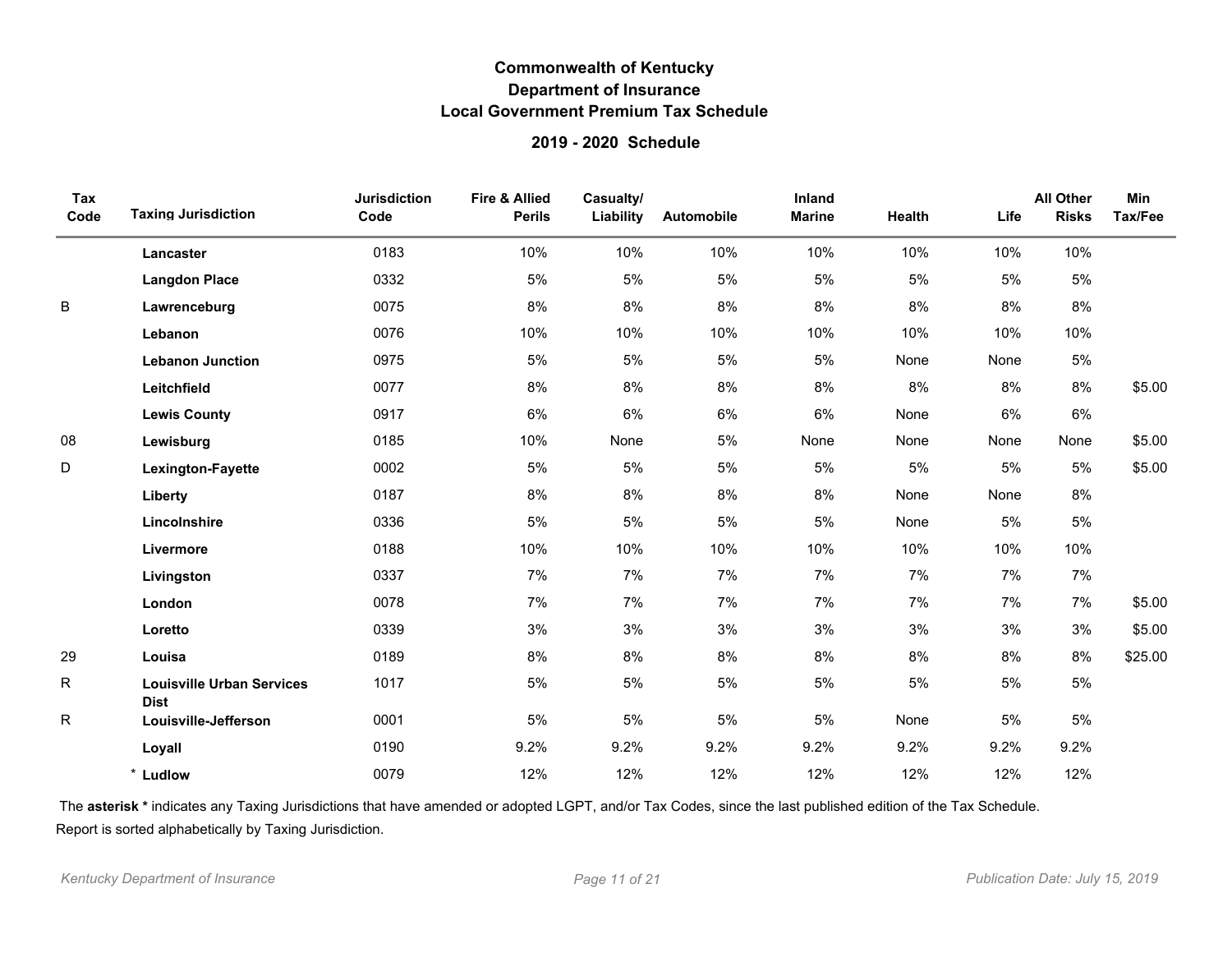### **2019 - 2020 Schedule**

| Tax<br>Code | <b>Taxing Jurisdiction</b> | <b>Jurisdiction</b><br>Code | <b>Fire &amp; Allied</b><br><b>Perils</b> | Casualty/<br>Liability | Automobile | Inland<br><b>Marine</b> | Health | Life  | <b>All Other</b><br><b>Risks</b> | <b>Min</b><br>Tax/Fee |
|-------------|----------------------------|-----------------------------|-------------------------------------------|------------------------|------------|-------------------------|--------|-------|----------------------------------|-----------------------|
|             | Lynch                      | 1022                        | 8%                                        | 8%                     | 8%         | 8%                      | 8%     | 8%    | $8\%$                            |                       |
| H           | Lyndon                     | 0080                        | 5%                                        | $5\%$                  | 5%         | 5%                      | None   | 5%    | 5%                               |                       |
|             | Lynnview                   | 0192                        | 5%                                        | 5%                     | 5%         | 5%                      | None   | 5%    | 5%                               |                       |
|             | <b>Madisonville</b>        | 0081                        | 10%                                       | 10%                    | 10%        | 10%                     | None   | 10%   | 10%                              |                       |
|             | <b>Manchester</b>          | 0082                        | 4%                                        | 4%                     | 4%         | 4%                      | 4%     | 4%    | 4%                               |                       |
|             | <b>Manor Creek</b>         | 0341                        | 5%                                        | $5\%$                  | 5%         | 5%                      | $5\%$  | 5%    | $5\%$                            |                       |
|             | <b>Marion</b>              | 0083                        | 4%                                        | 4%                     | 4%         | 4%                      | 4%     | 4%    | 4%                               |                       |
|             | <b>Martin</b>              | 0084                        | 9%                                        | 9%                     | 9%         | 9%                      | 9%     | 9%    | 9%                               |                       |
|             | <b>Maryhill Estates</b>    | 0342                        | 5.75%                                     | 5.75%                  | 5.75%      | 5.75%                   | 5.75%  | 5.75% | 5.75%                            |                       |
| 31          | <b>Mason County</b>        | 0930                        | 7%                                        | 7%                     | 7%         | 7%                      | None   | 7%    | 7%                               |                       |
|             | <b>Mayfield</b>            | 0021                        | 9%                                        | 9%                     | 9%         | 9%                      | 9%     | 9%    | 9%                               | \$5.00                |
|             | <b>Maysville</b>           | 0022                        | 8%                                        | 8%                     | 8%         | 8%                      | None   | 8%    | 8%                               |                       |
|             | <b>Mc Henry</b>            | 0985                        | $5\%$                                     | $5\%$                  | 5%         | 5%                      | $5\%$  | None  | $5\%$                            |                       |
|             | <b>McKee</b>               | 0193                        | 10%                                       | 10%                    | 10%        | 10%                     | 10%    | 10%   | 10%                              |                       |
| Α           | <b>Meade County</b>        | 0931                        | 5%                                        | $5\%$                  | 5%         | 5%                      | None   | 5%    | 5%                               |                       |
|             | <b>Meadow Vale</b>         | 0194                        | 5%                                        | 5%                     | 5%         | 5%                      | None   | 5%    | 5%                               |                       |
|             | <b>Meadowbrook Farm</b>    | 0344                        | 5%                                        | $5\%$                  | 5%         | 5%                      | $5\%$  | 5%    | $5\%$                            |                       |
|             | <b>Meadowview Estates</b>  | 0345                        | 5%                                        | $5\%$                  | 5%         | 5%                      | None   | 5%    | $5\%$                            |                       |
|             | Melbourne                  | 0346                        | 10%                                       | 10%                    | 10%        | 10%                     | 10%    | 10%   | 10%                              | \$5.00                |
| A           | <b>Menifee County</b>      | 0932                        | 6%                                        | 6%                     | 6%         | 6%                      | None   | None  | 6%                               |                       |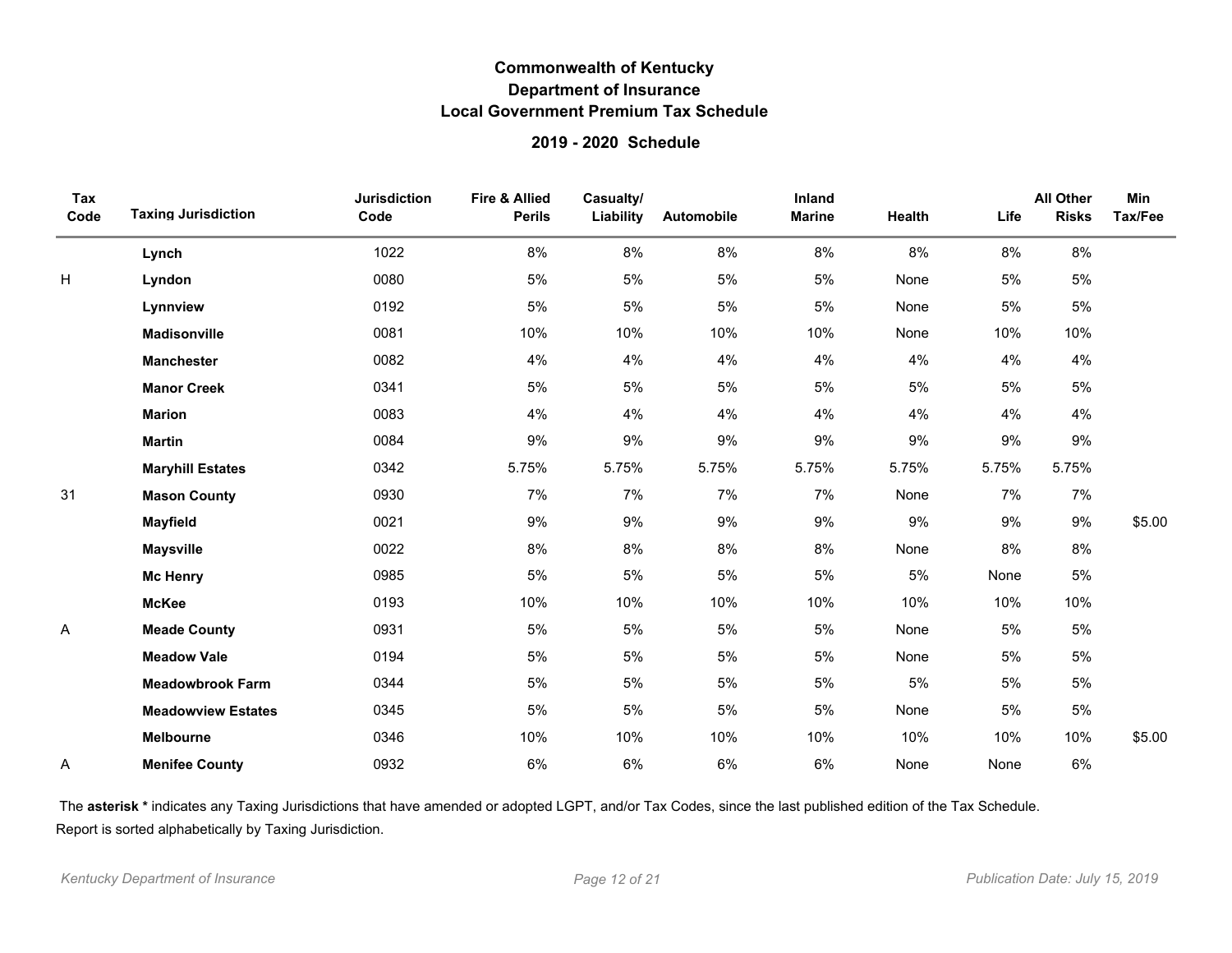### **2019 - 2020 Schedule**

| Tax<br>Code | <b>Taxing Jurisdiction</b> | <b>Jurisdiction</b><br>Code | Fire & Allied<br><b>Perils</b> | Casualty/<br>Liability | Automobile | Inland<br><b>Marine</b> | Health | Life | <b>All Other</b><br><b>Risks</b> | <b>Min</b><br>Tax/Fee |
|-------------|----------------------------|-----------------------------|--------------------------------|------------------------|------------|-------------------------|--------|------|----------------------------------|-----------------------|
|             | <b>Mentor</b>              | 0347                        | 10%                            | 10%                    | 10%        | 10%                     | None   | 10%  | 10%                              |                       |
|             | Middlesboro                | 0023                        | 3%                             | 3%                     | 3%         | 3%                      | 3%     | 2%   | 3%                               |                       |
|             | Middletown                 | 0085                        | 5%                             | 5%                     | 5%         | 5%                      | None   | 5%   | 5%                               |                       |
|             | <b>Midway</b>              | 0195                        | 5%                             | 5%                     | 5%         | 5%                      | 5%     | 5%   | $5\%$                            |                       |
| 32          | Millersburg                | 0196                        | 12%                            | 12%                    | 12%        | 12%                     | 12%    | 12%  | 12%                              | \$5.00                |
| $A-46$      | <b>Milton</b>              | 0348                        | 8%                             | $8\%$                  | 8%         | 8%                      | 8%     | 8%   | 8%                               |                       |
|             | <b>Mockingbird Valley</b>  | 1016                        | 5%                             | 5%                     | 5%         | 5%                      | 5%     | 5%   | 5%                               |                       |
|             | <b>Monticello</b>          | 0086                        | 6%                             | 6%                     | 6%         | 6%                      | None   | None | 6%                               | \$5.00                |
|             | <b>Morehead</b>            | 0087                        | 7.5%                           | 7.5%                   | 7.5%       | 7.5%                    | 7.5%   | 7.5% | 7.5%                             |                       |
| 23          | <b>Morgan County</b>       | 0937                        | 4.5%                           | 4.5%                   | 4.5%       | 4.5%                    | None   | None | 4.5%                             |                       |
|             | Morganfield                | 0088                        | 7%                             | 7%                     | 7%         | 7%                      | None   | None | 7%                               |                       |
| 15          | Morgantown                 | 0198                        | 8%                             | 8%                     | 8%         | 8%                      | 8%     | 8%   | 8%                               |                       |
|             | <b>Mortons Gap</b>         | 0199                        | 10%                            | 10%                    | 10%        | 10%                     | None   | 10%  | 10%                              |                       |
| 50          | <b>Mount Olivet</b>        | 1027                        | 5%                             | 5%                     | 5%         | 5%                      | None   | None | 5%                               |                       |
|             | <b>Mount Sterling</b>      | 0089                        | 10%                            | 10%                    | 10%        | 10%                     | 10%    | 10%  | 10%                              |                       |
|             | <b>Mount Vernon</b>        | 1010                        | 4%                             | 4%                     | 4%         | 4%                      | 4%     | 4%   | 4%                               |                       |
|             | <b>Mount Washington</b>    | 1008                        | 5%                             | $5\%$                  | 5%         | 5%                      | None   | None | 5%                               |                       |
|             | Muldraugh                  | 0202                        | 9.5%                           | 9.5%                   | 9.5%       | 9.5%                    | 9.5%   | 9.5% | 9.5%                             | \$5.00                |
|             | <b>Munfordville</b>        | 0203                        | 9.2%                           | 9.2%                   | 9.2%       | 9.2%                    | 9.2%   | 9.2% | 9.2%                             |                       |
|             | <b>Murray</b>              | 0024                        | 7.25%                          | 7.25%                  | 7.25%      | 7.25%                   | None   | None | 7.25%                            |                       |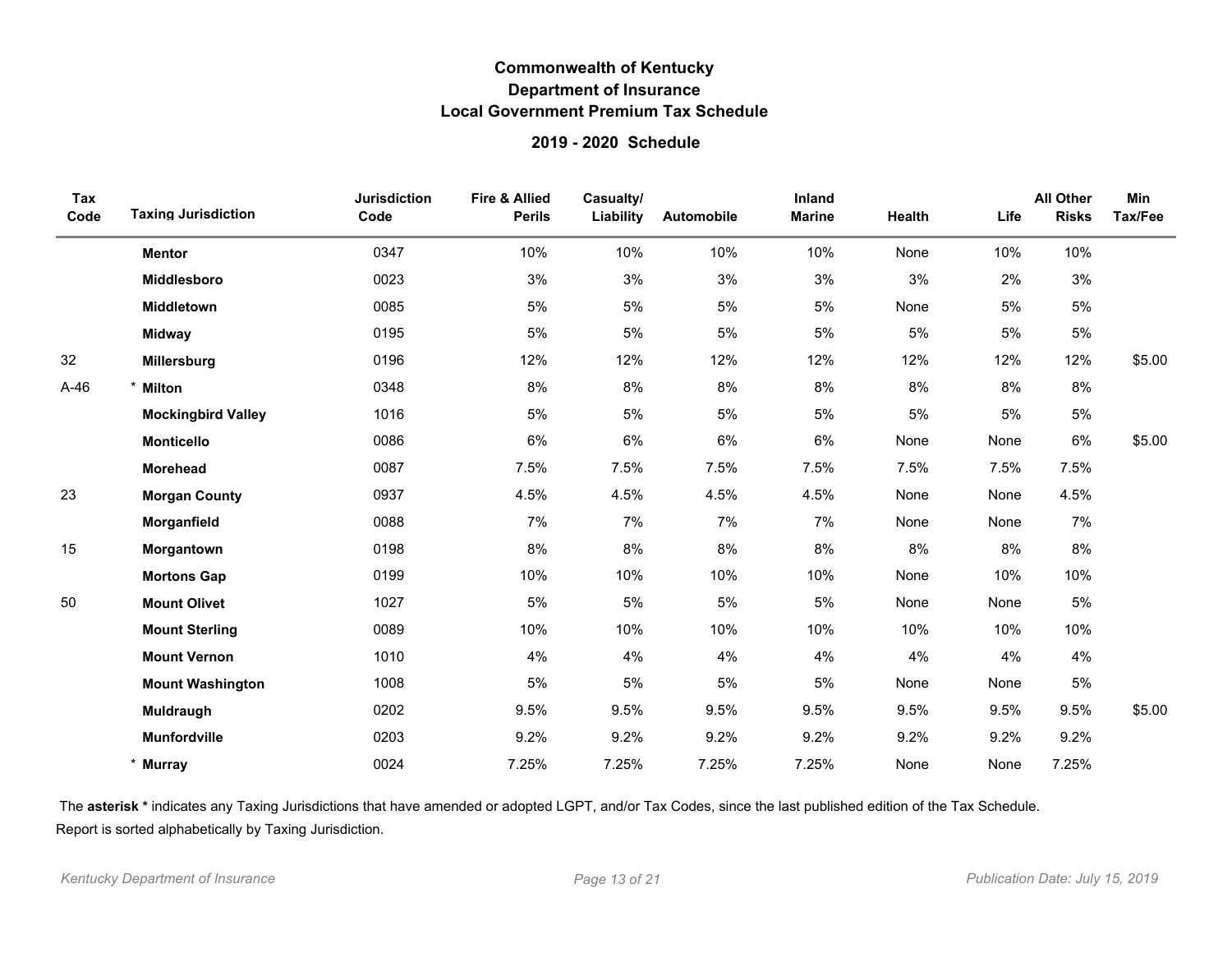### **2019 - 2020 Schedule**

| Tax<br>Code | <b>Taxing Jurisdiction</b>  | <b>Jurisdiction</b><br>Code | <b>Fire &amp; Allied</b><br><b>Perils</b> | Casualty/<br>Liability | Automobile | Inland<br><b>Marine</b> | Health | Life | <b>All Other</b><br><b>Risks</b> | Min<br>Tax/Fee |
|-------------|-----------------------------|-----------------------------|-------------------------------------------|------------------------|------------|-------------------------|--------|------|----------------------------------|----------------|
|             | <b>Murray Hill</b>          | 0446                        | 5%                                        | 5%                     | 5%         | 5%                      | None   | 5%   | 5%                               |                |
|             | <b>Nebo</b>                 | 0352                        | 10%                                       | 10%                    | 10%        | 10%                     | None   | 10%  | 10%                              |                |
| 40          | <b>New Castle</b>           | 0353                        | 12%                                       | 12%                    | 12%        | 12%                     | None   | 12%  | 12%                              |                |
| 02          | <b>New Haven</b>            | 0354                        | 8%                                        | 8%                     | 8%         | 8%                      | None   | None | 8%                               | \$5.00         |
|             | <b>Newport</b>              | 0007                        | 15%                                       | 15%                    | 15%        | 10%                     | 15%    | 10%  | 10%                              |                |
|             | * Nicholas County           | 1038                        | 3%                                        | 3%                     | $5\%$      | $5%$                    | None   | None | 5%                               |                |
|             | * Nicholasville             | 0025                        | 10%                                       | 10%                    | 10%        | 10%                     | None   | 10%  | 10%                              |                |
|             | <b>Norbourne Estates</b>    | 0355                        | 5%                                        | 5%                     | 5%         | 5%                      | None   | 5%   | 5%                               |                |
|             | <b>North Middletown</b>     | 0206                        | 9%                                        | 9%                     | 9%         | 9%                      | 9%     | 9%   | 9%                               |                |
|             | Northfield                  | 0205                        | 5%                                        | 5%                     | 5%         | 5%                      | None   | 5%   | 5%                               |                |
|             | Nortonville                 | 0207                        | 10%                                       | 10%                    | 10%        | 10%                     | None   | 10%  | 10%                              |                |
|             | Norwood                     | 0356                        | 5%                                        | $5\%$                  | 5%         | 5%                      | None   | 5%   | 5%                               |                |
|             | <b>Oak Grove</b>            | 0208                        | 10%                                       | 10%                    | 10%        | 10%                     | 10%    | 10%  | 10%                              |                |
|             | <b>Oakland</b>              | 0357                        | 5%                                        | 5%                     | 5%         | 5%                      | None   | None | 5%                               |                |
|             | <b>Old Brownsboro Place</b> | 0443                        | 5%                                        | 5%                     | 5%         | 5%                      | None   | 5%   | 5%                               |                |
|             | <b>Oldham County</b>        | 0942                        | 10%                                       | 10%                    | 10%        | 10%                     | None   | 10%  | 10%                              |                |
| 26          | <b>Olive Hill</b>           | 0091                        | 9%                                        | 9%                     | 9%         | 9%                      | None   | None | 9%                               | \$5.00         |
|             | <b>Orchard Grass Hills</b>  | 0358                        | 10%                                       | 10%                    | 10%        | 10%                     | 10%    | 10%  | 10%                              |                |
| $Q-18$      | <b>Owen County</b>          | 0943                        | 7.5%                                      | 7.5%                   | 7.5%       | 7.5%                    | None   | None | 7.5%                             |                |
|             | Owensboro                   | 0008                        | 10%                                       | 10%                    | 10%        | 10%                     | 4%     | 10%  | 10%                              |                |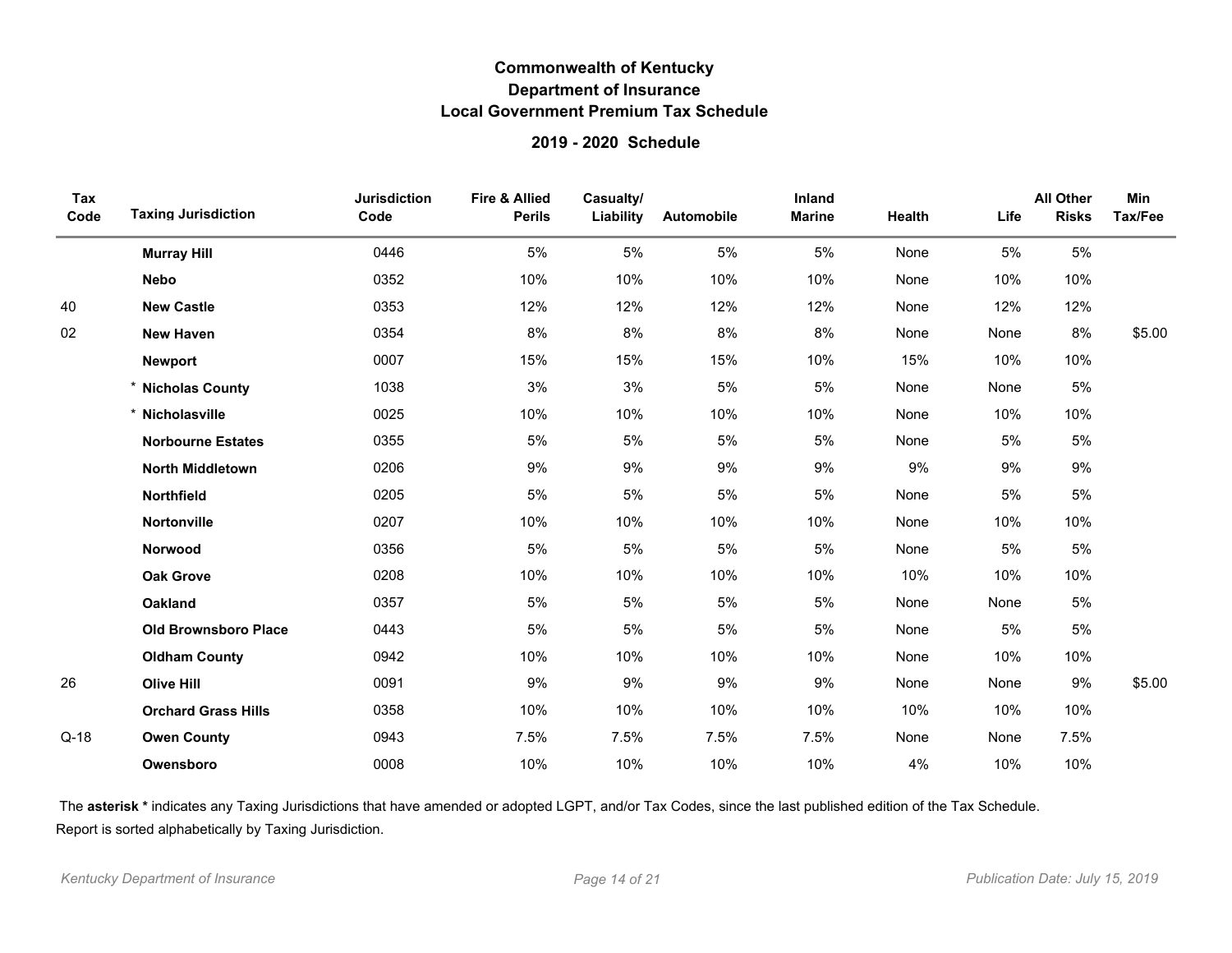### **2019 - 2020 Schedule**

| Tax<br>Code | <b>Taxing Jurisdiction</b> | <b>Jurisdiction</b><br>Code | <b>Fire &amp; Allied</b><br><b>Perils</b> | Casualty/<br>Liability | Automobile | Inland<br><b>Marine</b> | <b>Health</b> | Life | <b>All Other</b><br><b>Risks</b> | Min<br>Tax/Fee |
|-------------|----------------------------|-----------------------------|-------------------------------------------|------------------------|------------|-------------------------|---------------|------|----------------------------------|----------------|
|             | Owingsville                | 0092                        | 8%                                        | 8%                     | $8\%$      | $8\%$                   | None          | 8%   | None                             | \$5.00         |
|             | <b>Owsley County</b>       | 0944                        | 7%                                        | 7%                     | 7%         | 7%                      | None          | None | 7%                               |                |
|             | Paducah                    | 0009                        | 6%                                        | 6%                     | 6%         | 6%                      | 6%            | 6%   | 6%                               |                |
| 25          | <b>Paintsville</b>         | 0093                        | 8%                                        | 8%                     | 8%         | 8%                      | None          | None | None                             |                |
|             | Paris                      | 0026                        | 10%                                       | 10%                    | 10%        | 10%                     | 10%           | 10%  | 10%                              |                |
|             | <b>Park City</b>           | 0360                        | 8%                                        | 8%                     | 8%         | 8%                      | 8%            | 8%   | 8%                               |                |
| G           | <b>Park Hills</b>          | 0094                        | 10%                                       | 10%                    | 10%        | 10%                     | 10%           | 10%  | 10%                              |                |
|             | <b>Parkway Village</b>     | 0361                        | 5%                                        | 5%                     | 5%         | 5%                      | $5\%$         | 5%   | 5%                               |                |
|             | Pembroke                   | 0362                        | 5.5%                                      | 5.5%                   | 5.5%       | 5.5%                    | 5.5%          | 5.5% | 5.5%                             |                |
|             | Perryville                 | 0210                        | 10%                                       | 10%                    | 10%        | 10%                     | None          | 10%  | None                             | \$5.00         |
| 06          | <b>Pewee Valley</b>        | 0211                        | 10%                                       | 10%                    | 10%        | 10%                     | 10%           | 10%  | 10%                              |                |
|             | <b>Pineville</b>           | 0096                        | 8%                                        | 8%                     | 8%         | 8%                      | 8%            | 8%   | 8%                               |                |
|             | <b>Pioneer Village</b>     | 0441                        | 5%                                        | $5\%$                  | $5\%$      | 5%                      | None          | None | 5%                               |                |
|             | <b>Plantation</b>          | 0212                        | $5\%$                                     | 5%                     | $5\%$      | 5%                      | 5%            | 5%   | 5%                               |                |
|             | Pleasureville              | 0367                        | 10%                                       | 10%                    | 10%        | 10%                     | 10%           | 10%  | 10%                              | \$5.00         |
|             | <b>Plum Springs</b>        | 0368                        | 5%                                        | 5%                     | 5%         | 5%                      | None          | None | 5%                               |                |
| 03          | Powderly                   | 0370                        | 9%                                        | 9%                     | 9%         | 9%                      | 9%            | 9%   | 9%                               |                |
|             | <b>Powell County</b>       | 1013                        | 5%                                        | 5%                     | 5%         | 5%                      | None          | 5%   | 5%                               |                |
| Α           | Prestonsburg               | 0097                        | 8%                                        | 8%                     | 8%         | 8%                      | 8%            | None | 8%                               |                |
|             | Prestonville               | 0371                        | 6%                                        | 6%                     | 6%         | 6%                      | 6%            | 6%   | 6%                               |                |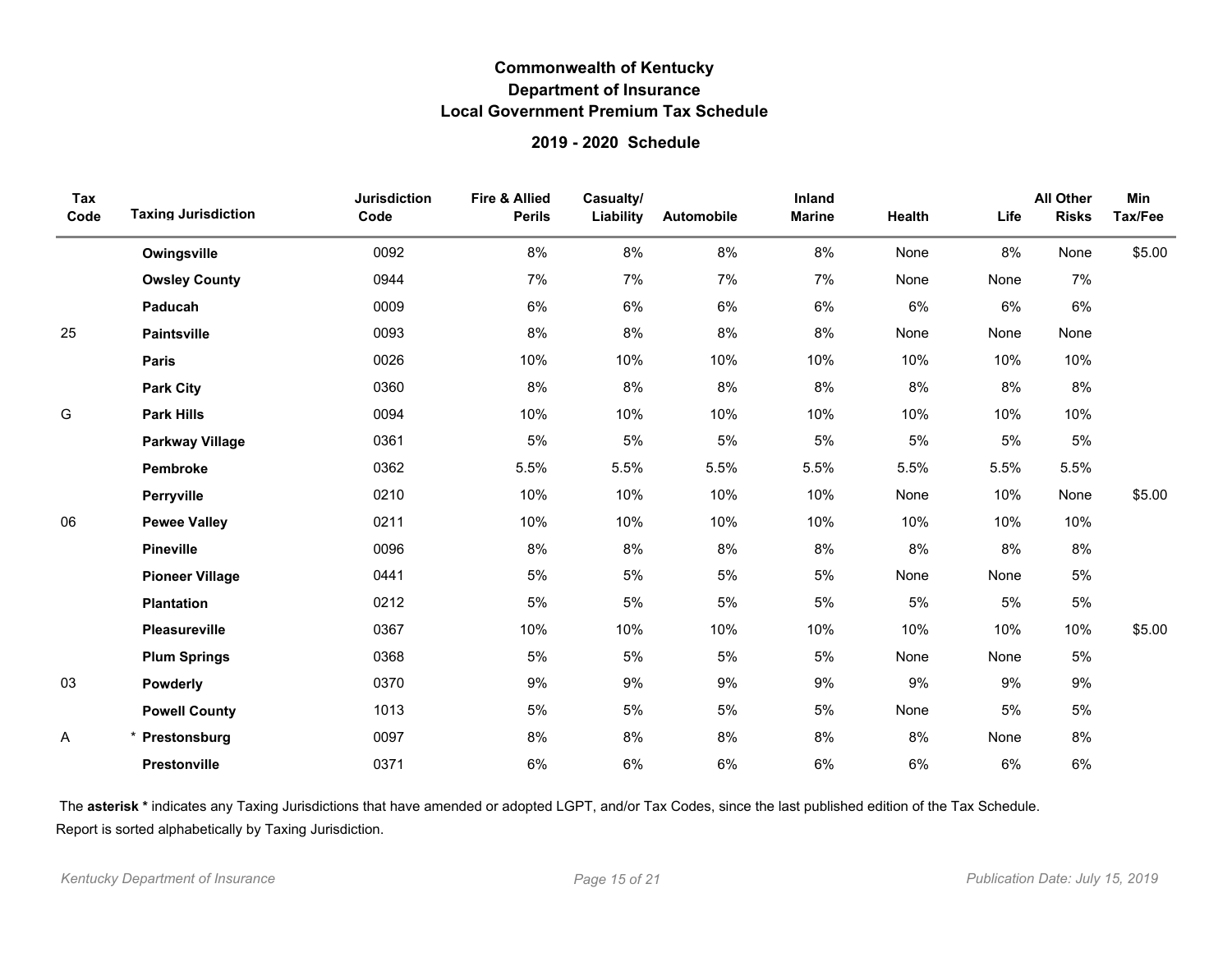### **2019 - 2020 Schedule**

| Tax<br>Code | <b>Taxing Jurisdiction</b> | <b>Jurisdiction</b><br>Code | <b>Fire &amp; Allied</b><br><b>Perils</b> | Casualty/<br>Liability | Automobile | Inland<br><b>Marine</b> | Health | Life | <b>All Other</b><br><b>Risks</b> | <b>Min</b><br>Tax/Fee |
|-------------|----------------------------|-----------------------------|-------------------------------------------|------------------------|------------|-------------------------|--------|------|----------------------------------|-----------------------|
|             | <b>Princeton</b>           | 0098                        | 8%                                        | 8%                     | 8%         | 8%                      | 8%     | 8%   | 8%                               |                       |
|             | <b>Prospect</b>            | 0213                        | 7%                                        | 7%                     | 7%         | 7%                      | 7%     | 5%   | 7%                               |                       |
|             | Providence                 | 0099                        | 7.5%                                      | 7.5%                   | 7.5%       | 7.5%                    | None   | None | 7.5%                             |                       |
| $C-A$       | <b>Pulaski County</b>      | 0949                        | 5.5%                                      | 5.5%                   | 5.5%       | 5.5%                    | None   | 5.5% | 5.5%                             | \$5.00                |
|             | Raceland                   | 0214                        | 12%                                       | 12%                    | 12%        | 12%                     | 12%    | 12%  | 12%                              |                       |
| 33          | Radcliff                   | 0100                        | 11%                                       | 11%                    | 11%        | 11%                     | None   | None | 11%                              |                       |
|             | Ravenna                    | 0215                        | 10%                                       | 10%                    | 10%        | 10%                     | 10%    | 10%  | 10%                              |                       |
|             | Richlawn                   | 0372                        | 5%                                        | 5%                     | 5%         | 5%                      | None   | 5%   | 5%                               |                       |
| F           | Richmond                   | 0010                        | 8%                                        | 8%                     | 8%         | 8%                      | 8%     | 8%   | 8%                               |                       |
|             | <b>River Bluff</b>         | 0457                        | 10%                                       | 10%                    | 10%        | 10%                     | None   | 10%  | 10%                              |                       |
|             | Riverwood                  | 0374                        | 5%                                        | 5%                     | 5%         | 5%                      | None   | 5%   | $5\%$                            |                       |
| Α           | <b>Robards</b>             | 0461                        | 8%                                        | 8%                     | 8%         | 8%                      | 8%     | 8%   | 8%                               |                       |
| 42          | <b>Robertson County</b>    | 1024                        | 5%                                        | $5\%$                  | 5%         | 5%                      | None   | None | $5\%$                            |                       |
|             | <b>Rockcastle County</b>   | 0951                        | 4%                                        | 4%                     | 4%         | 4%                      | None   | None | 4%                               |                       |
|             | Rockport                   | 0377                        | 6%                                        | 6%                     | 6%         | 6%                      | 6%     | 6%   | 6%                               |                       |
|             | <b>Rolling Fields</b>      | 0378                        | 5%                                        | 5%                     | 5%         | 5%                      | None   | 5%   | 5%                               |                       |
|             | <b>Rolling Hills</b>       | 0216                        | $5%$                                      | $5\%$                  | 5%         | 5%                      | 5%     | 5%   | 5%                               |                       |
|             | <b>Russell Springs</b>     | 0217                        | 10%                                       | 10%                    | 10%        | 10%                     | 10%    | 10%  | 10%                              |                       |
| 39          | <b>Russellville</b>        | 1009                        | 7%                                        | 7%                     | 7%         | 7%                      | None   | None | 7%                               |                       |
|             | <b>Ryland Heights</b>      | 0971                        | 7%                                        | 7%                     | 7%         | 7%                      | 7%     | 7%   | 7%                               |                       |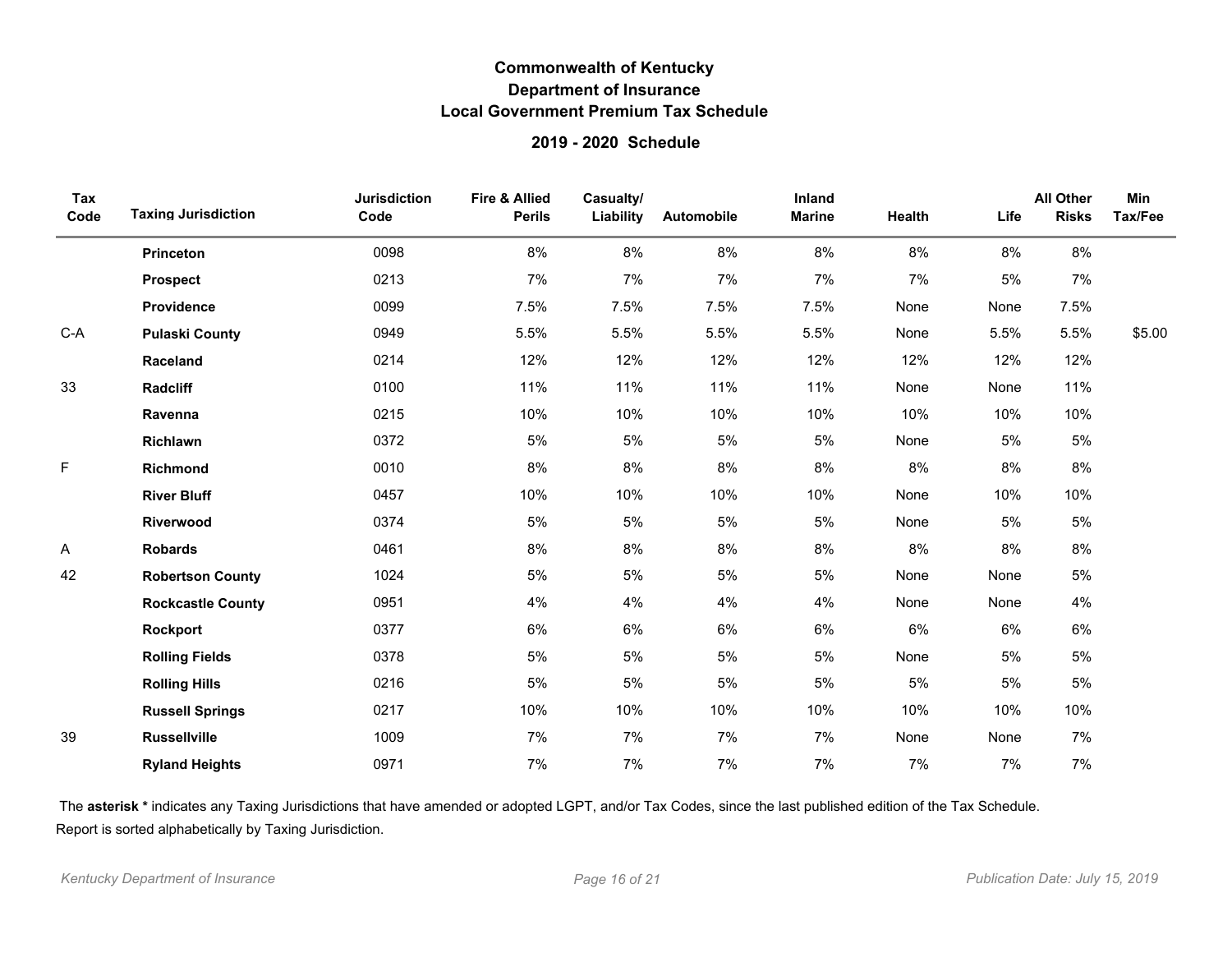### **2019 - 2020 Schedule**

| Tax<br>Code | <b>Taxing Jurisdiction</b> | <b>Jurisdiction</b><br>Code | <b>Fire &amp; Allied</b><br><b>Perils</b> | Casualty/<br>Liability | Automobile | Inland<br><b>Marine</b> | Health | Life  | <b>All Other</b><br><b>Risks</b> | <b>Min</b><br>Tax/Fee |
|-------------|----------------------------|-----------------------------|-------------------------------------------|------------------------|------------|-------------------------|--------|-------|----------------------------------|-----------------------|
|             | <b>Sacramento</b>          | 0382                        | 8%                                        | 8%                     | 8%         | 8%                      | 8%     | 8%    | 8%                               |                       |
|             | <b>Sadieville</b>          | 0440                        | 10%                                       | 10%                    | 10%        | 10%                     | 10%    | 10%   | 10%                              | \$5.00                |
| 10          | <b>Salyersville</b>        | 0105                        | 8%                                        | 8%                     | 8%         | 8%                      | None   | None  | None                             |                       |
|             | <b>Sanders</b>             | 1033                        | 5%                                        | 5%                     | 5%         | 5%                      | 5%     | 5%    | $5\%$                            |                       |
|             | <b>Sandy Hook</b>          | 0218                        | 9%                                        | 9%                     | $9\%$      | 9%                      | 9%     | 9%    | 9%                               |                       |
| Α           | * Science Hill             | 0387                        | 5%                                        | $5\%$                  | $5\%$      | 5%                      | 5%     | $5\%$ | $5\%$                            |                       |
|             | <b>Scottsville</b>         | 0106                        | 7%                                        | 7%                     | 7%         | 7%                      | 7%     | 7%    | 7%                               |                       |
|             | <b>Sebree</b>              | 0219                        | 7%                                        | 7%                     | 7%         | 7%                      | 7%     | 7%    | 7%                               | \$5.00                |
|             | <b>Seneca Gardens</b>      | 0390                        | 5%                                        | 5%                     | 5%         | 5%                      | 5%     | 5%    | 5%                               |                       |
|             | Shelbyville                | 0107                        | 5%                                        | 5%                     | 5%         | 5%                      | 5%     | 5%    | 5%                               |                       |
|             | Shepherdsville             | 0986                        | 5%                                        | 5%                     | 5%         | 5%                      | None   | None  | $5\%$                            |                       |
|             | <b>Shively</b>             | 0027                        | 10%                                       | 10%                    | 10%        | 10%                     | None   | 10%   | 10%                              |                       |
|             | <b>Silver Grove</b>        | 0220                        | 10%                                       | 10%                    | 10%        | 10%                     | None   | 10%   | 10%                              |                       |
|             | Simpsonville               | 0997                        | 5%                                        | 5%                     | 5%         | 5%                      | 5%     | 5%    | 5%                               |                       |
|             | <b>Slaughters</b>          | 0393                        | 5%                                        | 5%                     | 5%         | 5%                      | 5%     | 5%    | 5%                               |                       |
|             | Smithfield                 | 0972                        | 6.5%                                      | 6.5%                   | 6.5%       | 6.5%                    | None   | 6.5%  | 6.5%                             |                       |
|             | <b>Smithland</b>           | 0395                        | $6\%$                                     | 6%                     | 6%         | None                    | None   | None  | None                             |                       |
|             | <b>Smiths Grove</b>        | 0396                        | 7%                                        | 7%                     | 7%         | 7%                      | $5\%$  | 7%    | 7%                               |                       |
|             | <b>Somerset</b>            | 0028                        | $6\%$                                     | 6%                     | 6%         | 6%                      | 6%     | 6%    | 6%                               | \$5.00                |
|             | <b>South Shore</b>         | 0400                        | 6%                                        | $6\%$                  | 6%         | 6%                      | None   | None  | 6%                               |                       |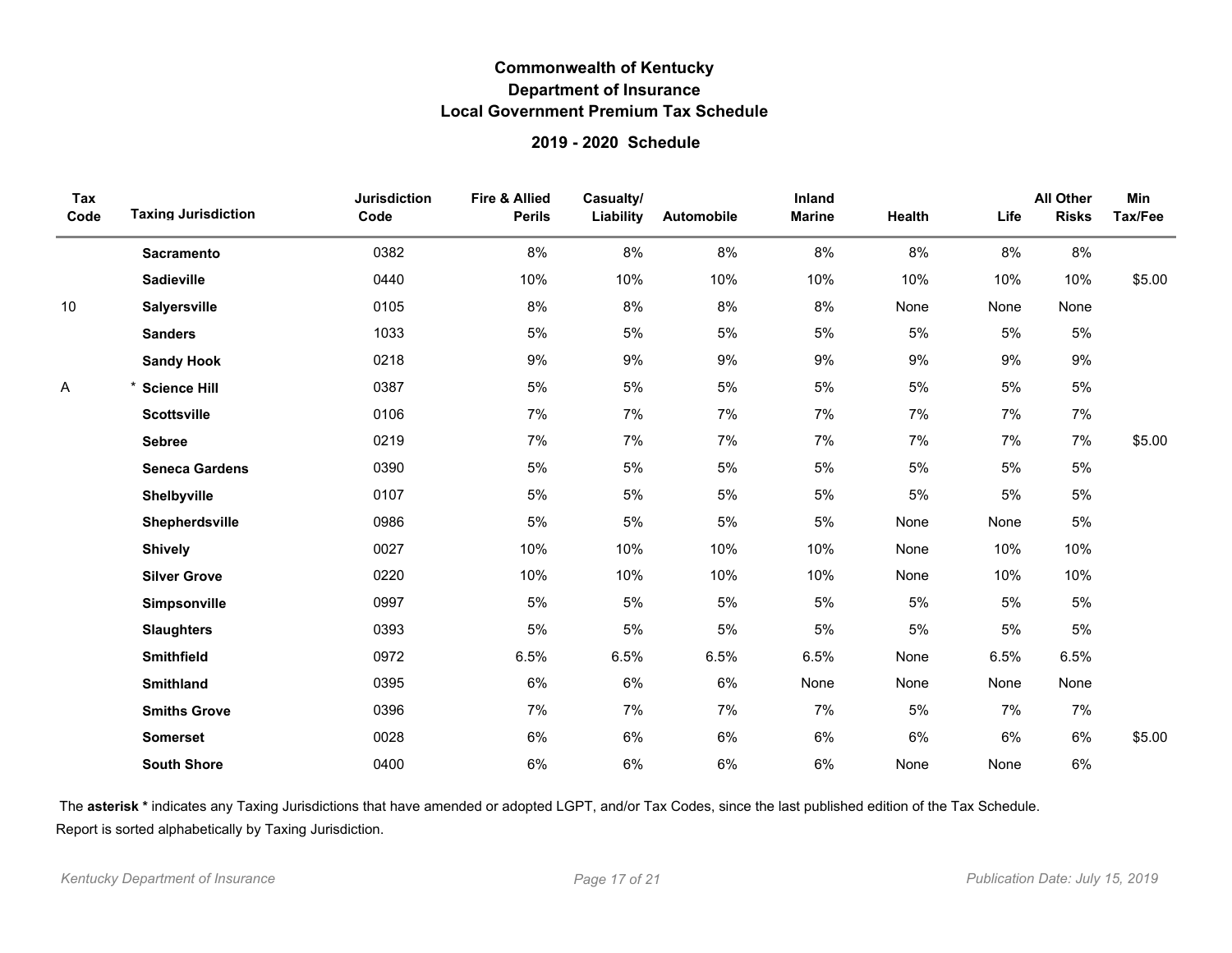### **2019 - 2020 Schedule**

| Tax<br>Code | <b>Taxing Jurisdiction</b> | <b>Jurisdiction</b><br>Code | <b>Fire &amp; Allied</b><br><b>Perils</b> | Casualty/<br>Liability | Automobile | Inland<br><b>Marine</b> | Health | Life | <b>All Other</b><br><b>Risks</b> | Min<br>Tax/Fee |
|-------------|----------------------------|-----------------------------|-------------------------------------------|------------------------|------------|-------------------------|--------|------|----------------------------------|----------------|
|             | Southgate                  | 0109                        | 10%                                       | 10%                    | 10%        | 10%                     | None   | None | 10%                              |                |
|             | <b>Sparta</b>              | 0401                        | 6%                                        | 6%                     | 6%         | 6%                      | None   | 6%   | 6%                               |                |
|             | <b>Spencer County</b>      | 1006                        | 3%                                        | 3%                     | 3%         | 3%                      | None   | None | 3%                               |                |
|             | <b>Spring Valley</b>       | 0445                        | 5%                                        | 5%                     | 5%         | 5%                      | None   | 5%   | 5%                               |                |
| B           | Springfield                | 0110                        | 6%                                        | 6%                     | $6\%$      | 6%                      | 6%     | 6%   | 6%                               |                |
| A           | * St. Charles              | 0462                        | 10%                                       | 10%                    | 10%        | 10%                     | None   | None | 10%                              | \$25.00        |
|             | <b>St. Matthews</b>        | 0463                        | 5%                                        | 5%                     | 5%         | 5%                      | 5%     | 5%   | $5\%$                            |                |
|             | <b>St. Regis Park</b>      | 0104                        | 5%                                        | $5\%$                  | 5%         | 5%                      | None   | 5%   | $5\%$                            |                |
|             | <b>Stamping Ground</b>     | 0403                        | 6%                                        | 6%                     | 6%         | 6%                      | 6%     | 6%   | 6%                               |                |
|             | <b>Stanford</b>            | 0221                        | 9%                                        | 9%                     | 9%         | 9%                      | 9%     | 9%   | 9%                               |                |
|             | <b>Stanton</b>             | 0111                        | 5%                                        | 5%                     | $5%$       | 5%                      | 5%     | 5%   | 5%                               |                |
|             | <b>Strathmoor Manor</b>    | 0405                        | 7%                                        | 7%                     | 7%         | 7%                      | 7%     | 7%   | 7%                               |                |
|             | <b>Strathmoor Village</b>  | 0406                        | 5%                                        | $5\%$                  | $5\%$      | 5%                      | $5\%$  | 5%   | $5\%$                            |                |
|             | <b>Sturgis</b>             | 0112                        | 12%                                       | 12%                    | 12%        | 12%                     | 12%    | 12%  | 12%                              |                |
|             | Sycamore                   | 0456                        | 8%                                        | 8%                     | 8%         | 8%                      | None   | 8%   | 8%                               |                |
|             | <b>Taylor Mill</b>         | 0113                        | 8%                                        | 8%                     | 8%         | 8%                      | None   | 8%   | 8%                               |                |
|             | <b>Taylorsville</b>        | 0407                        | 7%                                        | 7%                     | 7%         | 7%                      | 7%     | 7%   | 7%                               | \$5.00         |
|             | <b>Ten Broeck</b>          | 0453                        | 5%                                        | 5%                     | 5%         | 5%                      | None   | None | None                             |                |
|             | <b>Thornhill</b>           | 0408                        | 5%                                        | 5%                     | 5%         | 5%                      | None   | 5%   | 5%                               |                |
| 12          | <b>Todd County</b>         | 1001                        | 6%                                        | 6%                     | 6%         | 6%                      | None   | None | $6\%$                            |                |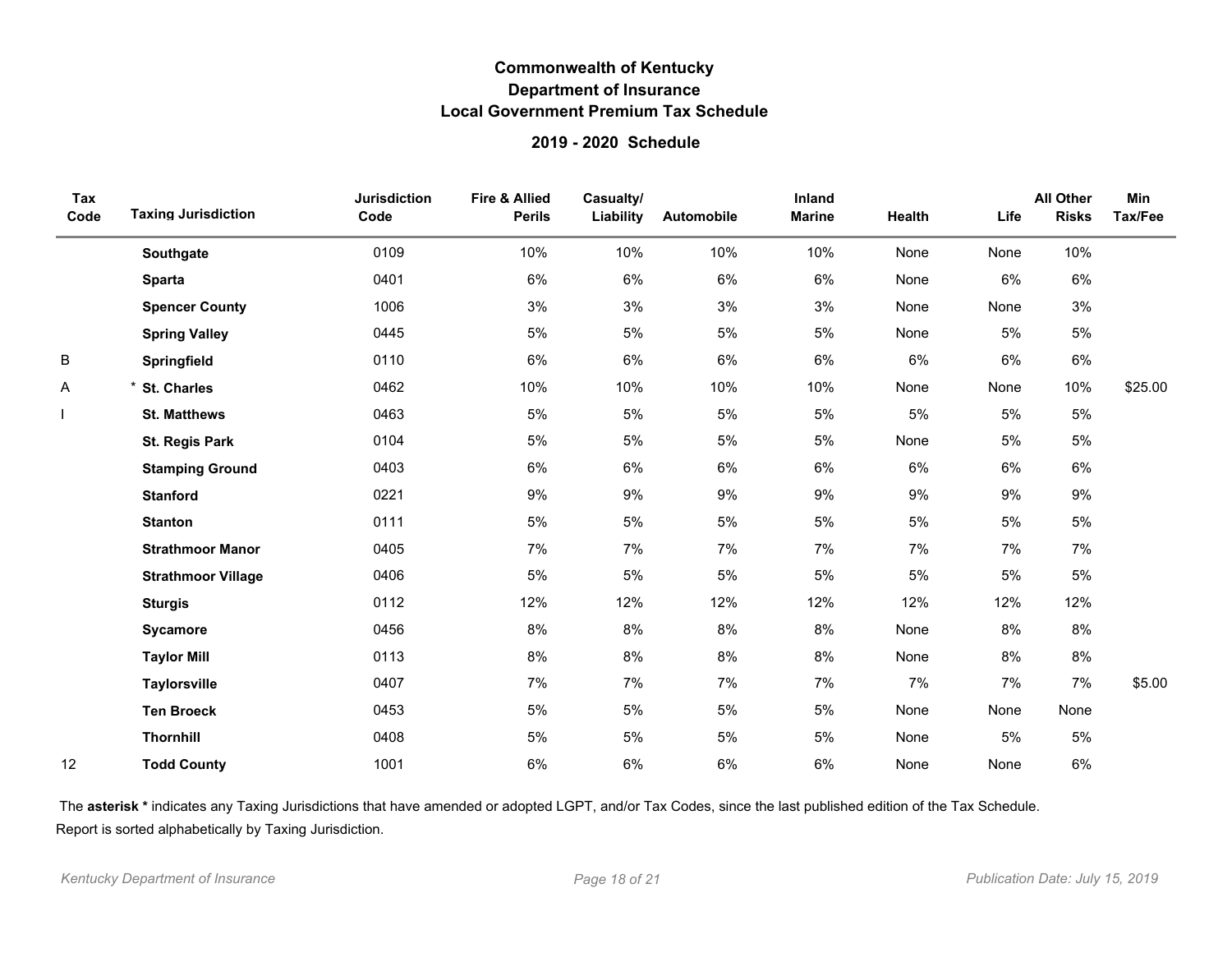### **2019 - 2020 Schedule**

| Tax<br>Code | <b>Taxing Jurisdiction</b> | <b>Jurisdiction</b><br>Code | <b>Fire &amp; Allied</b><br><b>Perils</b> | Casualty/<br>Liability | Automobile | Inland<br><b>Marine</b> | Health | Life | <b>All Other</b><br><b>Risks</b> | Min<br>Tax/Fee |
|-------------|----------------------------|-----------------------------|-------------------------------------------|------------------------|------------|-------------------------|--------|------|----------------------------------|----------------|
|             | Tompkinsville              | 0222                        | 5%                                        | 5%                     | 5%         | 5%                      | 5%     | 5%   | 5%                               |                |
| 28          | <b>Trenton</b>             | 0409                        | 6%                                        | 6%                     | 6%         | 6%                      | None   | 6%   | 6%                               |                |
|             | <b>Trigg County</b>        | 0960                        | 6%                                        | 6%                     | 6%         | 6%                      | None   | 6%   | 6%                               |                |
| $A-45$      | <b>Trimble County</b>      | 1023                        | 10%                                       | 10%                    | 10%        | 10%                     | None   | 10%  | 10%                              | \$5.00         |
|             | <b>Uniontown</b>           | 0223                        | 12%                                       | 12%                    | 12%        | 12%                     | None   | None | None                             | \$5.00         |
|             | Vanceburg                  | 1004                        | 6%                                        | 6%                     | 6%         | 6%                      | 6%     | None | 6%                               |                |
|             | <b>Versailles</b>          | 0115                        | 9%                                        | 9%                     | 9%         | 9%                      | 9%     | 9%   | 9%                               |                |
|             | * Vicco                    | 0413                        | 5%                                        | 5%                     | 5%         | 5%                      | 5%     | 5%   | 5%                               |                |
| 05          | <b>Villa Hills</b>         | 0116                        | 5%                                        | 5%                     | 5%         | 5%                      | None   | None | 5%                               |                |
| 20          | <b>Vine Grove</b>          | 0117                        | 10%                                       | 10%                    | 10% or 3%  | 10%                     | None   | None | 10%                              |                |
|             | <b>Walton</b>              | 0224                        | 5%                                        | 5%                     | 5%         | 5%                      | 5%     | 5%   | 5%                               |                |
|             | Warsaw                     | 0225                        | 6%                                        | 6%                     | 6%         | None                    | None   | None | None                             |                |
| B           | <b>Washington County</b>   | 0964                        | 4%                                        | 4%                     | 4%         | 4%                      | 4%     | 4%   | 4%                               | \$10.00        |
|             | <b>Watterson Park</b>      | 0450                        | 5%                                        | 5%                     | 5%         | 5%                      | None   | 5%   | 5%                               |                |
|             | Wayland                    | 0419                        | 8%                                        | 8%                     | 8%         | 8%                      | 8%     | 8%   | 8%                               |                |
|             | <b>Wayne County</b>        | 0965                        | 5%                                        | 5%                     | 5%         | 5%                      | None   | None | 5%                               |                |
|             | Wellington                 | 0973                        | 5%                                        | 5%                     | 5%         | 5%                      | 5%     | 5%   | 5%                               |                |
|             | * West Buechel             | 0227                        | 15%                                       | 15%                    | 15%        | 15%                     | 15%    | 15%  | 15%                              |                |
|             | <b>West Liberty</b>        | 0118                        | 10%                                       | 10%                    | 10%        | 10%                     | 10%    | 10%  | 10%                              |                |
|             | <b>West Point</b>          | 0228                        | 12%                                       | 12%                    | 12%        | 12%                     | None   | 12%  | 12%                              |                |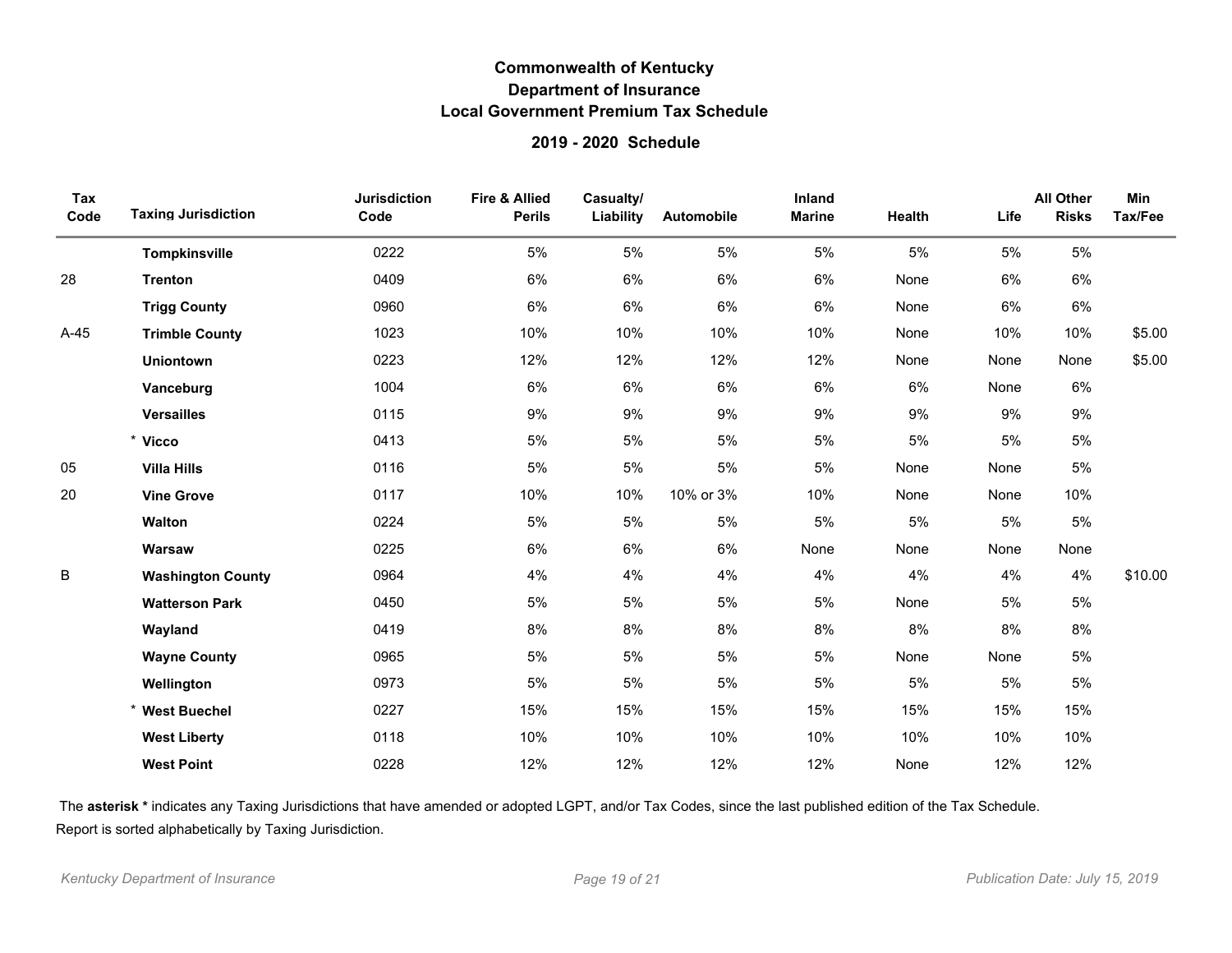### **2019 - 2020 Schedule**

| Tax<br>Code | <b>Taxing Jurisdiction</b> | <b>Jurisdiction</b><br>Code | <b>Fire &amp; Allied</b><br><b>Perils</b> | Casualty/<br>Liability | Automobile | Inland<br><b>Marine</b> | Health | Life  | <b>All Other</b><br><b>Risks</b> | Min<br>Tax/Fee |
|-------------|----------------------------|-----------------------------|-------------------------------------------|------------------------|------------|-------------------------|--------|-------|----------------------------------|----------------|
|             | Westwood                   | 0421                        | 6%                                        | 6%                     | 6%         | $6\%$                   | 6%     | 6%    | $6\%$                            |                |
|             | Wheatcroft                 | 0422                        | 8%                                        | 8%                     | 8%         | 8%                      | None   | None  | 8%                               |                |
| A           | * Wheelwright              | 0423                        | 5%                                        | 5%                     | 5%         | 5%                      | None   | 5%    | 5%                               |                |
| Α           | * White Plains             | 0425                        | 10%                                       | 10%                    | 10%        | 10%                     | None   | None  | 10%                              | \$25.00        |
|             | Whitesburg                 | 0230                        | 5%                                        | $5\%$                  | $5%$       | $5\%$                   | 5%     | $5\%$ | 5%                               | \$5.00         |
| 12          | Whitesville                | 0426                        | 8.9%                                      | 8.9%                   | 8.9%       | 8.9%                    | None   | None  | None                             |                |
|             | Wickliffe                  | 0231                        | 6.4%                                      | 6.4%                   | 6.4%       | 6.4%                    | None   | 6.4%  | 6.4%                             |                |
|             | Wilder                     | 0232                        | 10%                                       | 10%                    | 10%        | 10%                     | None   | 10%   | 10%                              |                |
|             | Wildwood                   | 0427                        | 5%                                        | 5%                     | 5%         | 5%                      | None   | 5%    | 5%                               |                |
|             | Williamsburg               | 0119                        | 6%                                        | 6%                     | 6%         | 6%                      | 6%     | 6%    | 6%                               |                |
|             | Williamstown               | 0233                        | 6.75%                                     | 6.75%                  | 6.75%      | 6.75%                   | None   | None  | 6.75%                            |                |
|             | Wilmore                    | 0120                        | 7%                                        | 7%                     | 7%         | 7%                      | 7%     | 7%    | 7%                               |                |
|             | Winchester                 | 0029                        | $8\%$                                     | 8%                     | $8\%$      | 8%                      | $8\%$  | 8%    | $8\%$                            |                |
|             | <b>Windy Hills</b>         | 0234                        | 5%                                        | $5\%$                  | 5%         | $5\%$                   | None   | $5\%$ | $5\%$                            |                |
|             | Wingo                      | 0430                        | 5%                                        | $5\%$                  | 5%         | 5%                      | None   | None  | 5%                               |                |
| 15          | Woodburn                   | 0433                        | 7%                                        | 2%                     | 7%         | 7%                      | 2%     | 2%    | 7%                               |                |
|             | Woodbury                   | 0459                        | 5%                                        | $5\%$                  | 5%         | 5%                      | 5%     | $5\%$ | 5%                               |                |
|             | <b>Woodland Hills</b>      | 0434                        | 8%                                        | 8%                     | 8%         | 8%                      | None   | 8%    | 8%                               |                |
|             | Woodlawn                   | 0435                        | 10%                                       | 10%                    | 10%        | 10%                     | None   | 10%   | 10%                              |                |
|             | <b>Woodlawn Park</b>       | 0235                        | 5%                                        | 5%                     | 5%         | 5%                      | None   | 5%    | 5%                               |                |